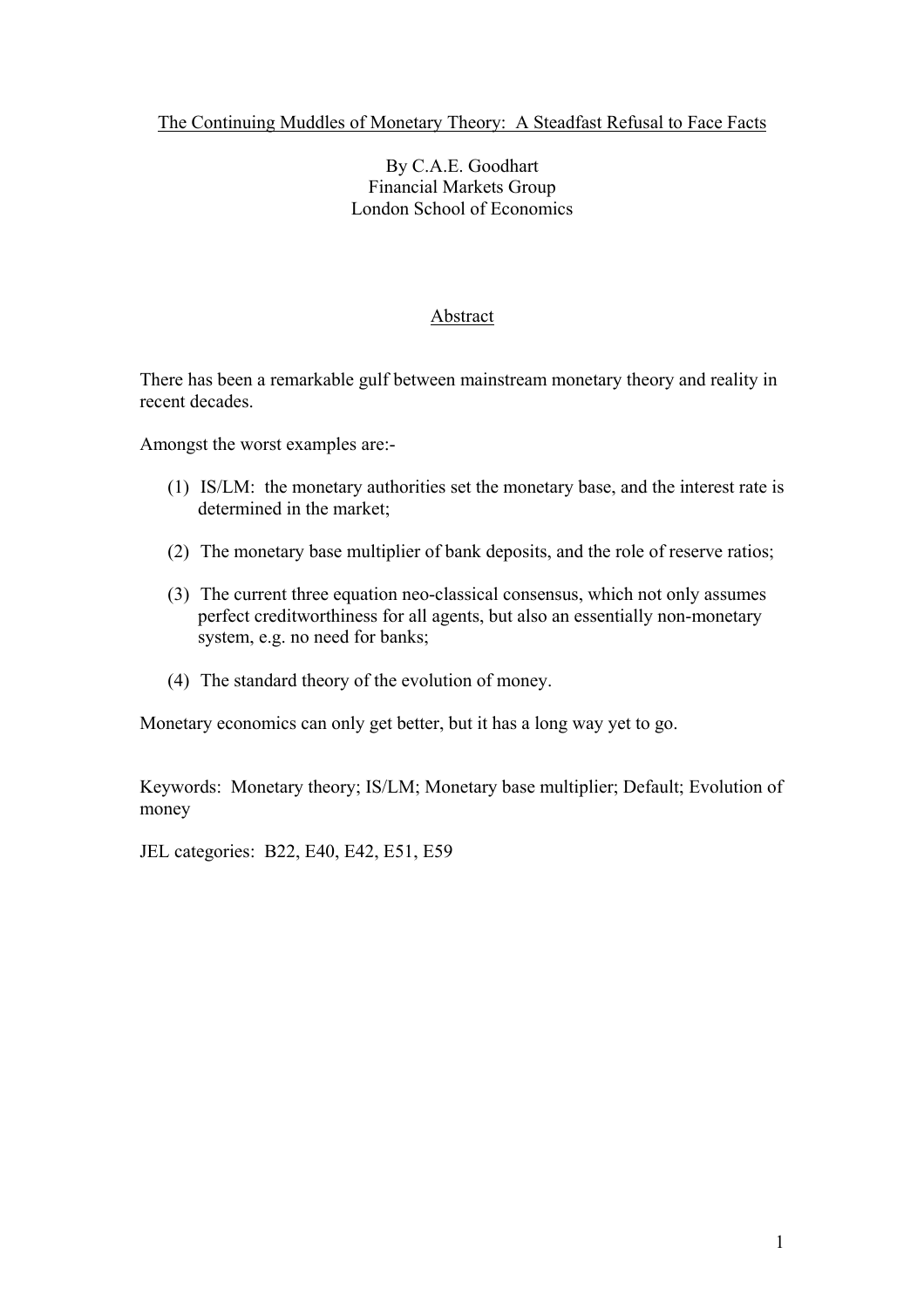### A. Economic Generalisations and Reality

Lionel Robbins<sup>1</sup> wrote in his book entitled, An Essay on the Nature and Significance of Economic Science, (3rd edition, 1984), that,

"It is characteristic of scientific generalisations that they refer to reality. Whether they are cast in hypothetical or categorical form, they are distinguished from the propositions of pure logic and mathematics by the fact that in some sense their reference is to that which exists, or that which may exist, rather than to purely formal relations." p. 104.

What is, alas, remarkable has been, and indeed remains, the gulf between mainstream monetary theory and the practical operations of policy by Central Banks. I start by comparing the assumption that Central Banks set the monetary base, (with short term interest rates being market determined), with the reality that Central Banks set the short term interest rate, (so that the money stock, M, and the monetary base, H, are endogenously determined). This error led on naturally to the further mistake of assuming that the money stock (M) was set via a monetary base multiplier. This multiplier analysis abstracted from virtually all the key variables actually affecting M, which, besides the authorities' policy, include the private sector's demand for loans, commercial banks' profitability, capital adequacy, risk aversion, etc.

Although such errors had been under attack from heterodox economists for decades, it was not really until a mainstream economist, John Taylor, argued that the Fed both had, and should, adjust interest rates according to a particular reaction function that mainstream positions changed. There was virtually no discussion on the underlying,

<span id="page-1-0"></span><sup>1</sup> The first version of this paper was produced for a conference held at LSE in memory of Robbins, and is being published in the conference proceedings (2009).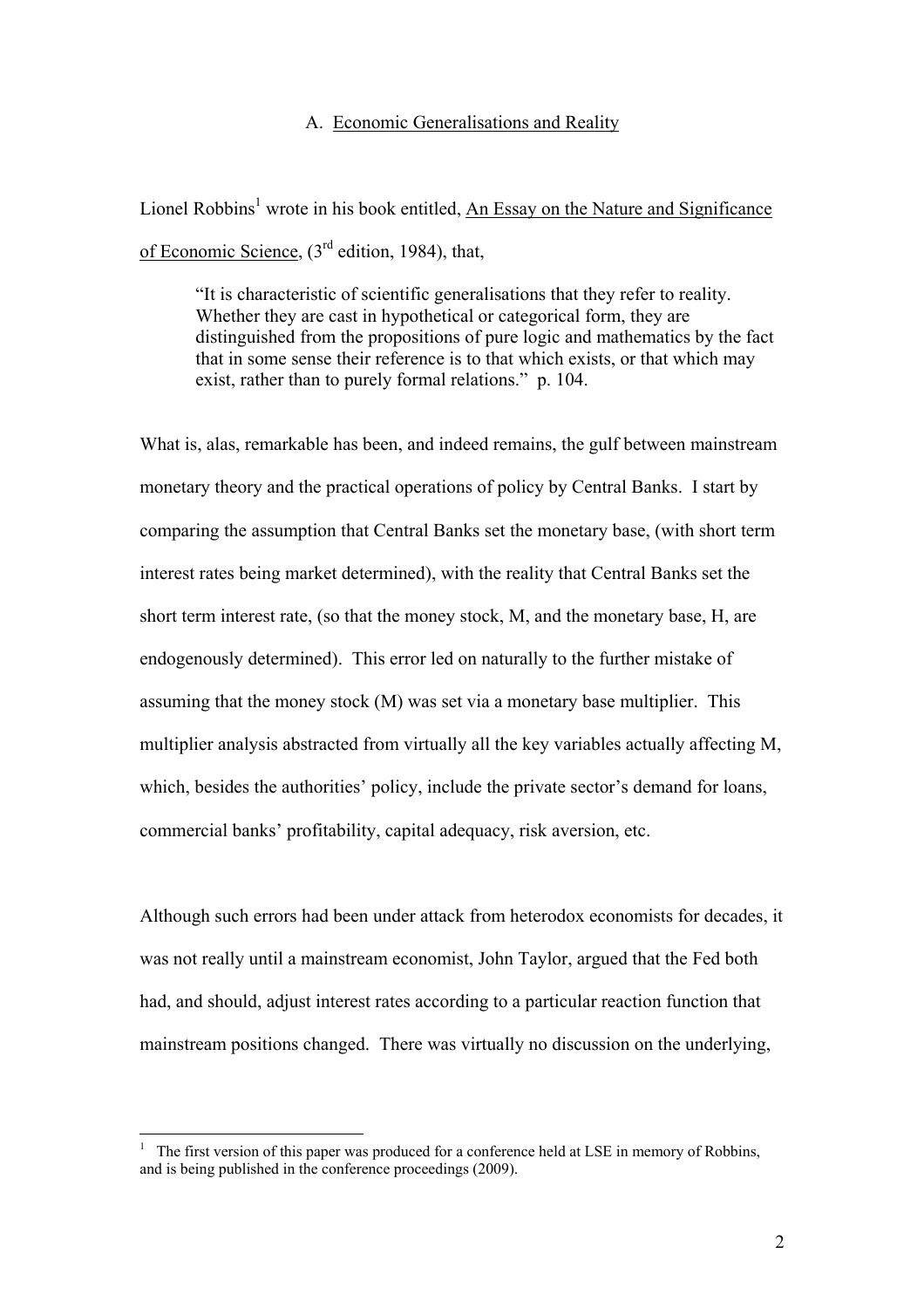institutional reasons why Central Banks had always chosen to adjust the interest rate rather than the monetary base.

So, at least, mainstream models, including the ubiquitous DSGE models, now have a reasonably sensible depiction of Central Bank behaviour. But that has allowed them, (gleefully), to jettison virtually all other aspects of monetary and financial behaviour. The trick that allows them to do so – and to assume a model with representative agents – is to assume away all credit risk (and default). This is done under the anodyne, and seemingly technical, assumption of the transversality condition, whereby everyone always pays off all their debts for sure. This assumption does away with all risk premia, with informational constraints, with the need for financial intermediation (banks, etc.) and even really with the need for money.

Given how unrealistic this all is, what is remarkable is how apparently successful such models were in forecasting, and how absolutely successful they were in maintaining their grip on mainstream macro-economics. But such models were, by construction, 'fair weather' models only. When rough weather, in the guise of financial turmoil blew in, in August 2007, I expected one consolation to be a growing appreciation among mainstream economists of the shortcomings of their models. I cannot refrain from quoting, in full, footnote 9 from Willem Buiter's recent Jackson Hole paper (2008),

"Macroeconomic theory, unfortunately, has as yet very little to contribute to the key policy issue of liquidity management. The popularity of complete contingents markets models in much of contemporary macroeconomics, both New Classical (e.g. Lucas (1975)), Lucas and Stokey (1989) and New Keynesian, (e.g. Woodford (2003)) means that in many (most?) of the most popular analytical and calibrated (I won't call them empirical) macroeconomic dynamic stochastic general equilibrium models, the concept of liquidity makes no sense. Everything is perfectly liquid. Indeed, with complete contingent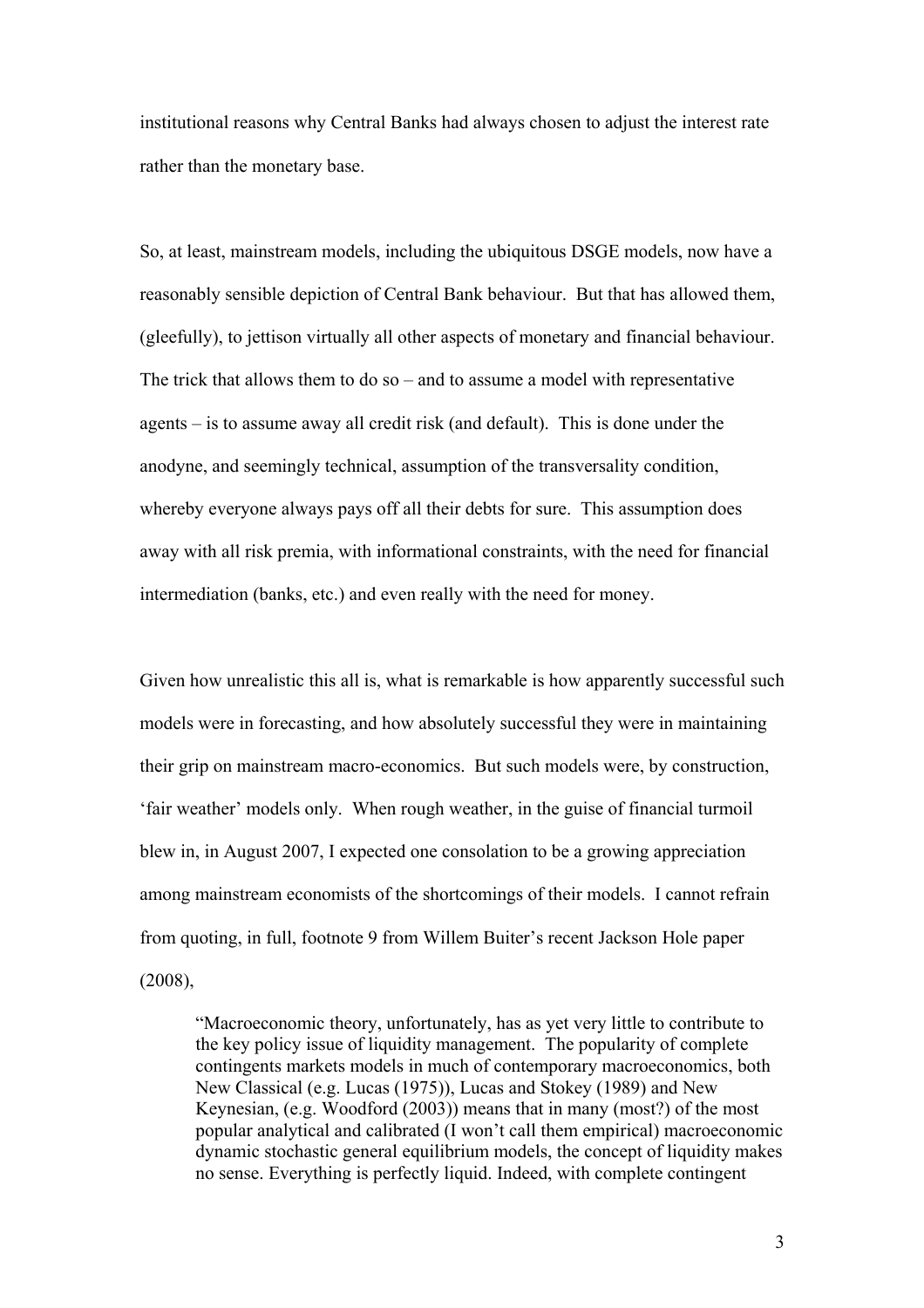markets there is never any default in equilibrium, because every agent always satisfies his intertemporal budget constraint. All contracts are costlessly and instantaneously enforced. Ad-hoc cash-in-advance constraints on household purchases of commodities or on household purchases of commodities and securities don't create behaviour/outcomes that could be identified with liquidity constraints.

The legal constraint that labour is free (slavery and indentured labour are illegal) means that future labour income makes for very poor collateral, and that workers cannot credibly commit themselves not to leave an employer, should a more attractive employment opportunity come along. This can perhaps be characterised as a form of illiquidity, but it is a permanent, exogenous illiquidity, almost technological in nature. Much of the theoretical (partial equilibrium) work on illiquidity likewise deals with the consequences of different forms of exogenous illiquidity rather than with the endogenous illiquidity problem that suddenly paralysed many asset-backed securities markets starting in the summer of 2007. The profession entered the crisis equipped with a set of models that did not even permit questions about market liquidity to be asked, let alone answered.

Much of macroeconomic theorising of the past thirty years now looks like a self-indulgent working and re-working to death of an uninteresting and practically unimportant special case. Instead of starting from the premise that markets are complete unless there are strong reasons for assuming otherwise, it would have been better to start from the position that markets don't exist unless very special institutional and informational conditions are satisfied. We would have a different, and quite possibly more relevant, economics if we had started from markets as the exception rather than the rule, and had paid equal attention to alternative formal and informal mechanisms for organising and coordinating economic activity. My personal view is that over the past 30 years, we have had rather too much Merton (1990) and rather too little Minsky (1982) in our thinking about the roles of money and finance in the business cycle."

But mainstream economists will not give up their preferred DSGE models, their perceptions of reality, without a struggle. Like astronomers seeking to maintain the Ptolomaic system, they are trying to add 'refinements' to make it consistent with the data.<sup>2</sup> As noted in Section D, what they have done is to adjust the policy determined short-term interest rate by an, exogenously determined, risk factor.

<span id="page-3-0"></span><sup>&</sup>lt;sup>2</sup> I owe this analogy to Loasby (2008).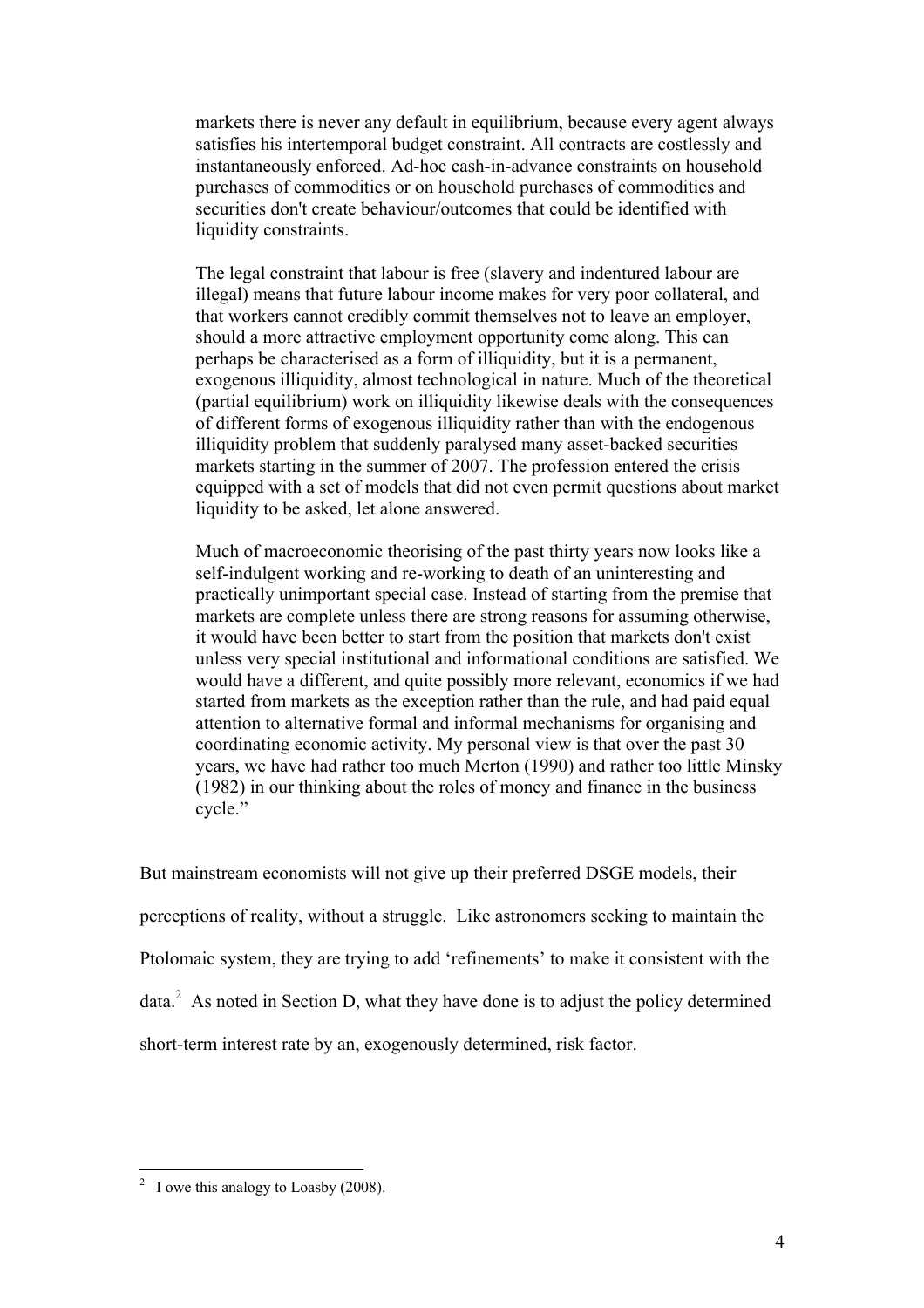#### B. The IS/LM Basic Model

Most economic undergraduates still get their initial exposure to macro-economics in the guise of the IS/LM model, and it sits at the centre of most introductory textbooks<sup>[3](#page-4-0)</sup>, even today; it certainly did so in 1957, when Robin Matthews taught me at Cambridge.

You will recall that,

| $v = I + C$ | (expenditure) | (1) |
|-------------|---------------|-----|
|-------------|---------------|-----|

$$
y = S + C \qquad \text{(use of income)} \tag{2}
$$

So in equilibrium I must equal S;

| $I = f(i), f' < 0$ | (3) |
|--------------------|-----|
| $S = f(y), f' > 0$ | (4) |

where y is output, I investment, C Consumption, S Saving, i the interest rate. When this model was first put together, in the late 1930s, 'the rate of interest' was more commonly taken to be the long-term rate of interest. Now it is usually taken to be the short-term rate<sup>4</sup>, to which the long-term rate is related by an expectations-based, noarbitrage, yield curve.

Also the demand of money must equal the supply of money, which is assumed to be set by the Central Bank, so  $M<sub>S</sub>$  is given, and in equilibrium

$$
M_S = M_D \tag{5}
$$

Since,

$$
M_D = f(Y, i), f'_{y} > 0, f'_{i} < 0
$$
 (6)

<span id="page-4-0"></span><sup>3</sup>

<span id="page-4-1"></span><sup>&</sup>lt;sup>3</sup> See Begg et al. (2005); Lipsey and Chrystal (2007).<br><sup>4</sup> Tim Congdon has frequently noted how the meaning of economic concepts, such as the output gap, tends to migrate over time.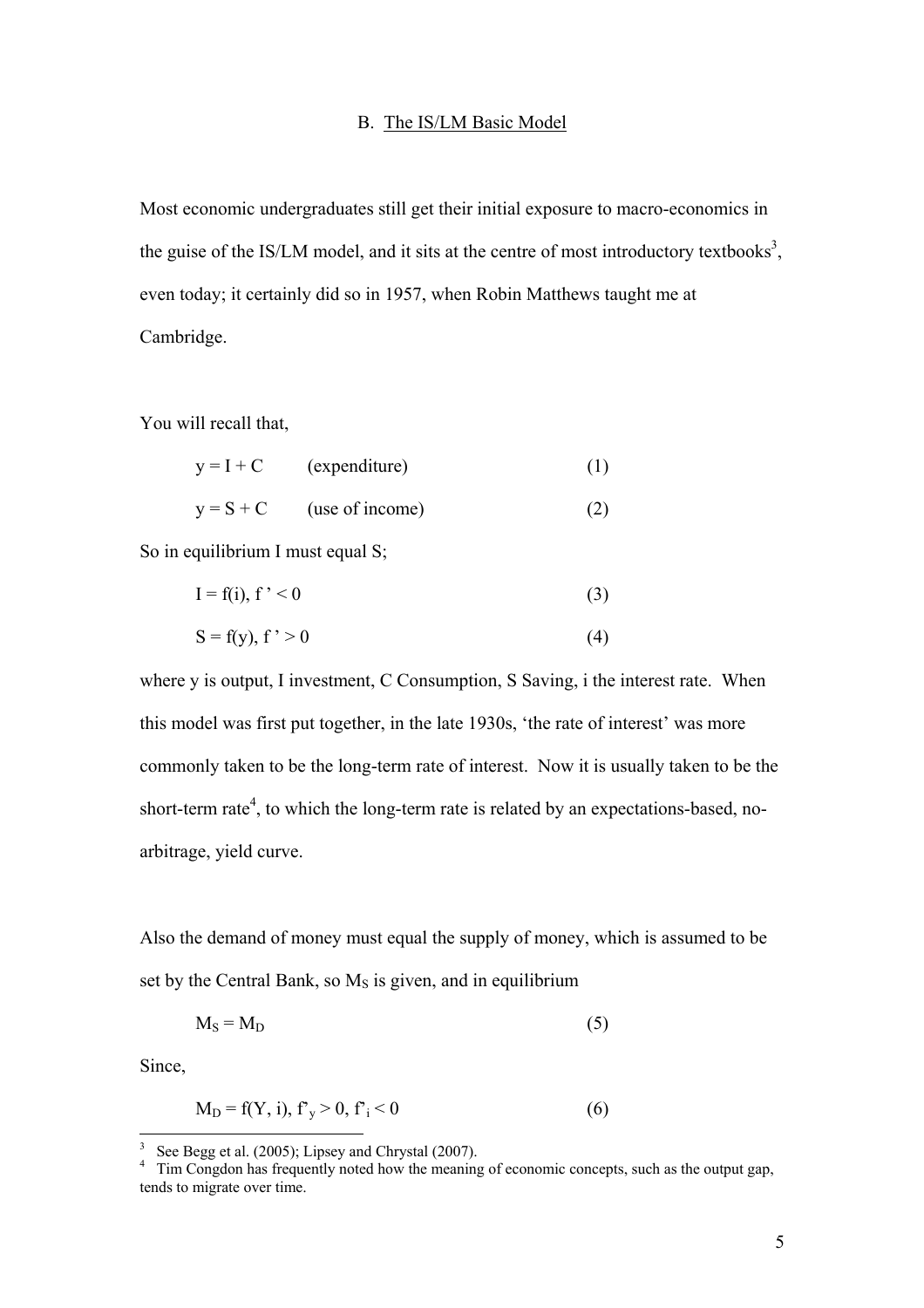Which gives us:-



This is probably the second most famous diagram in economics.

The basic problem with this formulation was that no Central Bank has ever operated in this way.<sup>[5](#page-5-0)</sup> Instead they set the short-term official policy rate, or maintain a fixed exchange rate peg against the currency of another country, which in turn has a Central Bank which sets a policy rate. This means that at any point of time the LM curve is horizontal.



<span id="page-5-0"></span> $\frac{1}{5}$  There can be a few historical qualifications to this dictum, but they are sufficiently rare, and doubtful under careful analysis, to ignore.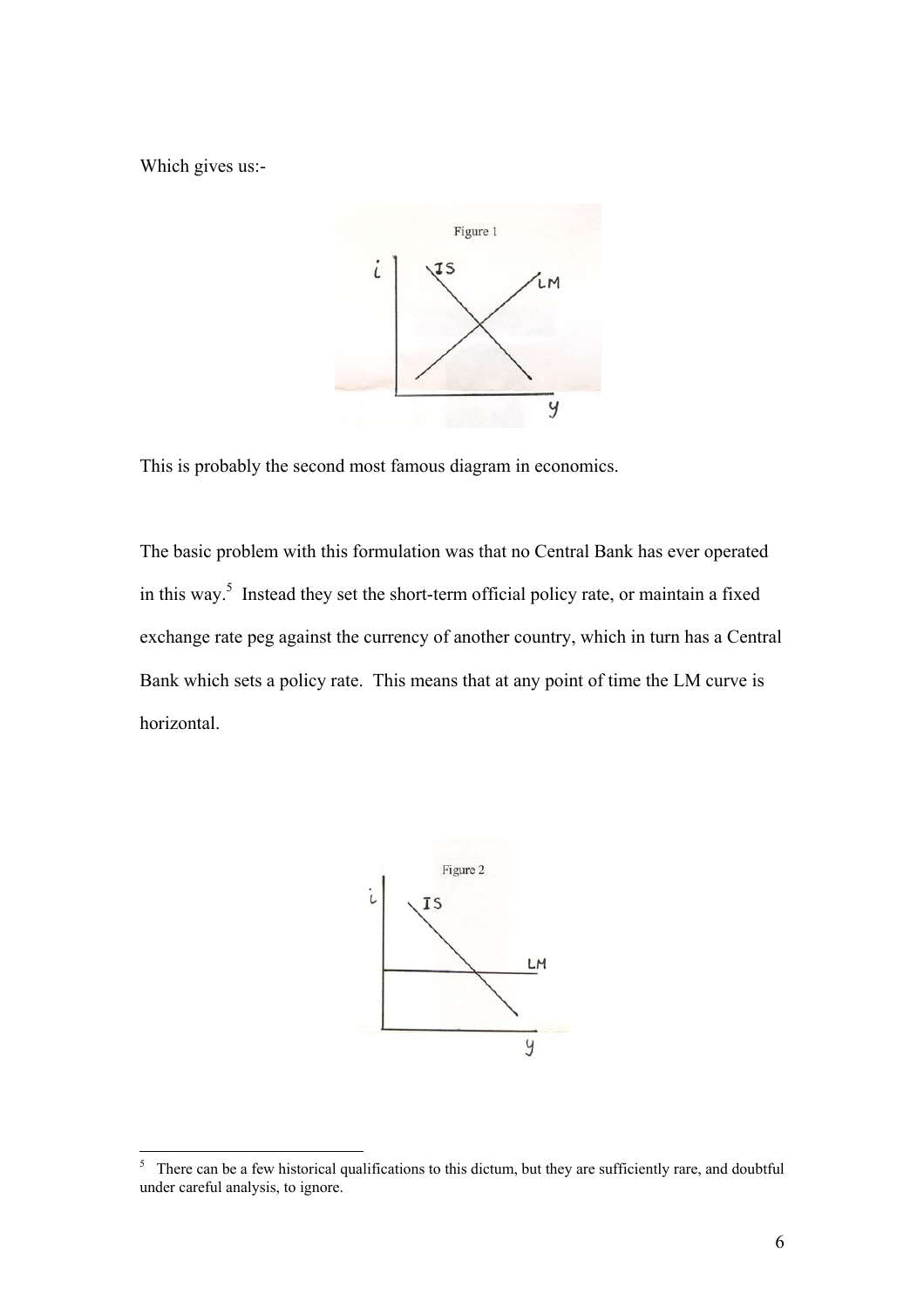This means that there was a discrepancy between discussions and proposals about current policy, which were naturally couched in terms of how the Central Bank should vary its policy rate, and theoretical analysis of how it should allow the monetary base to vary. Admittedly in a given context<sup>[6](#page-6-0)</sup>, there is a dual relationship so that a given interest rate implies a certain stock of monetary base, and vice versa, but, under conditions of uncertainty, the Central Bank would not know what level of interest rates would be associated with what level of monetary base, and vice versa. That, of course, led on to the famous Poole article (1970), which suggested that the case for choosing to set M or i depended on the relative stability (predictability) of the demand for money and investment functions. It is the case that the instability (unpredictability) of the demand for money functions did help to bring about the demise of pragmatic monetary targetry in the mid 1980s. But none of the monetary target mechanisms, including Volcker's famous non-borrowed reserve target, ever denied commercial banks access to cash, at a predictable interest rate, though in the above case via borrowing at the discount window which involved some small nonpecuniary cost.

The real reason why Central Banks set interest rates, rather than a monetary aggregate, relates to its financial stability objective, not to its macro-monetary price control aim (though the two are, of course, intertwined). Commercial banks cannot operate a fractional reserve system, with relatively low levels of cash and liquid assets, without assured recourse, at a predictable interest rate, to cash on demand, see Goodhart, Sunirand and Tsomocos (2008). Of course, one could run a free-banking system, but this would simultaneously raise the cost of intermediation (as more capital

<span id="page-6-0"></span> 6 Making a strong assumption about the existence of a single unique equilibrium.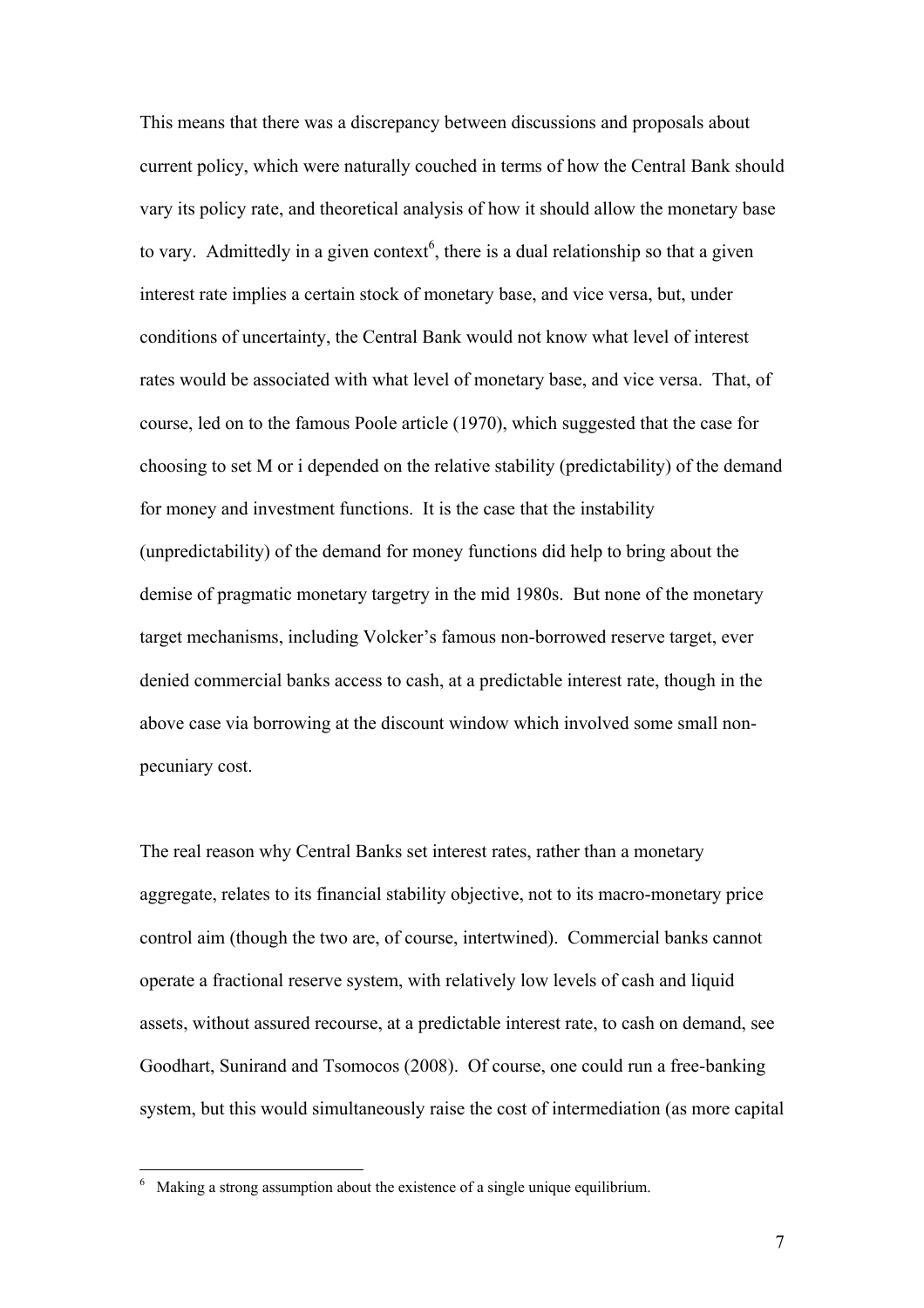and liquid assets would have to be held by the banks), and, most likely<sup>7</sup>, the probability and severity of financial crises.

In another famous article, Sargent and Wallace (1975) demonstrated that, if the policy interest rate was exogenously set, then the macro-economic system, especially the price level, would become totally unstable and would explode. Whereas if the Central Bank set the money stock, the macro-monetary system would be stable, (though, as I have asserted, the financial system would become unstable, with panics and collapses). This seemed to overlook the historical fact that Central Banks had been setting interest rates on a regular basis, and only on some rare occasions did macroeconomic price instability ensue.

The resolution of this conflict between reality and theory was, as is now well known, resolved by the realisation that Central Banks did not set interest rates exogenously, but endogenously in response to current, and expected, macro-economic developments, especially to forecasts of inflation. This was encapsulated in the Taylor reaction function,

$$
i = a + b_1(\pi - \pi^*) + b_2(y)
$$
 (7)

 $\overline{a}$ 

where  $\pi$  = inflation,  $\pi$ <sup>\*</sup> = the inflation target, y is the output gap. To this is added the Taylor principle that stability will be achieved so long as  $b_1 > 1$ .<sup>[8](#page-7-1)</sup>

<span id="page-7-0"></span><sup>7</sup> In view of the Fed's failure to mitigate the 1929-33 great depression in the USA, this latter claim is debatable.

<span id="page-7-1"></span>Actually the stability condition is somewhat more complicated than this, but the simple form will do, and is widely used.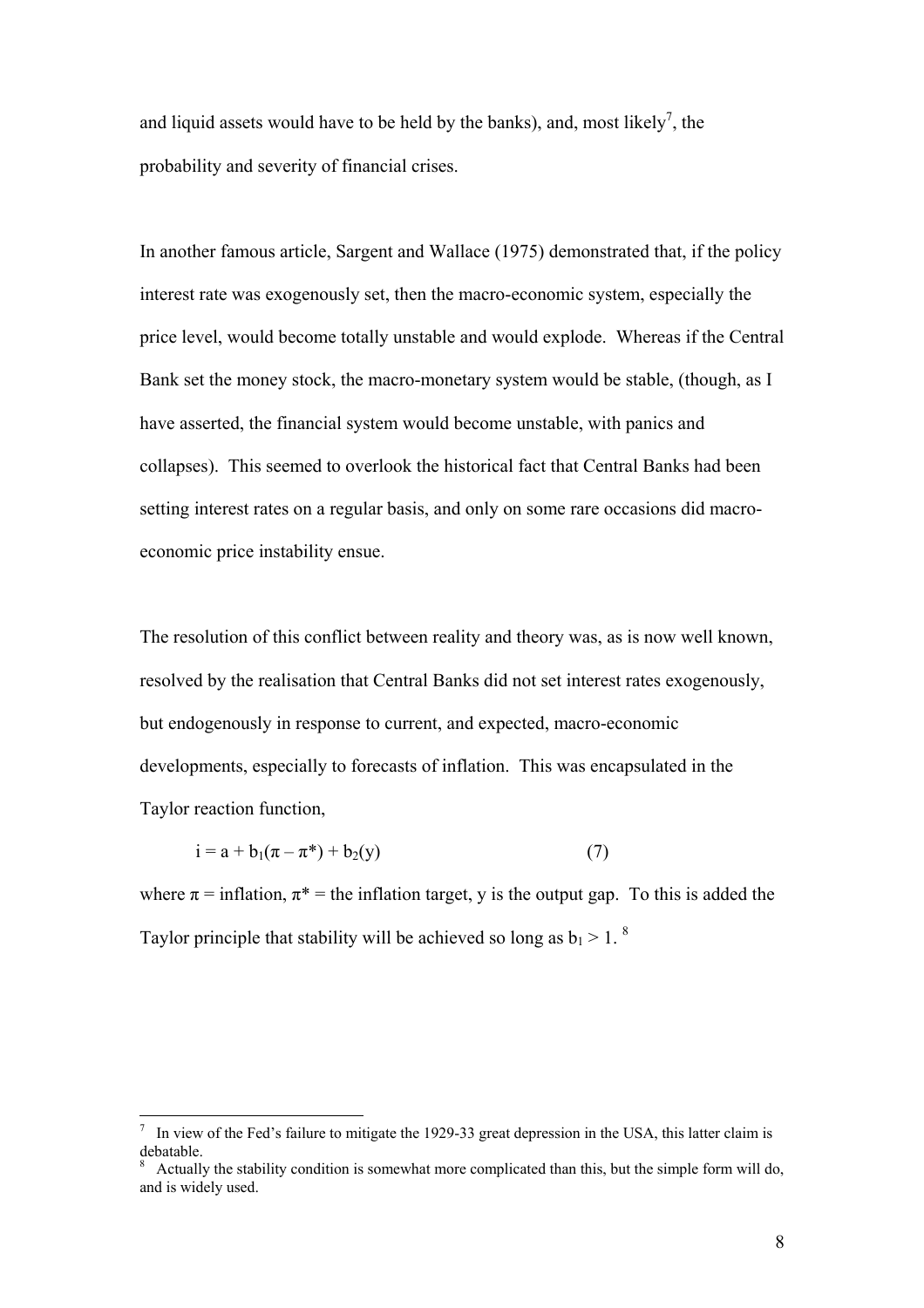So, at least, this division between reality (Central Banks set interest rates, not monetary quantities) and theory has at long  $\text{last}^9$  $\text{last}^9$  been resolved, as it must eventually be, in favour of reality.

While the question of what the Central Bank is trying to do has now been settled, the subsidiary issue of exactly how it goes about doing this remains open. The Taylor reaction function relates the present choice of interest rates to the current deviations of inflation from target and output from potential. Because of the long and variable lags in the transmission mechanism from monetary policy to controlling inflation, Central Banks in practice decide on present changes in interest rates on the basis of their forecasts of future deviations of inflation from target, (and of output from potential). Such forecasts are not always easily available, and those that are published by Central Banks are usually ex post, i.e. after the interest rate decision has been taken, not ex ante, i.e. the forecasts that triggered the decision. This can make quite a difference to the econometric results (Goodhart, 2005). While it can be argued that current deviations are an important input into forecasts of future deviations, nevertheless the discrepancy between the way that the Taylor reaction function assumes that Central Banks behave and the way that they actually do so has distorted much research and analysis in this area.

<span id="page-8-0"></span> 9 Taylor's first article on this did not appear until 1993.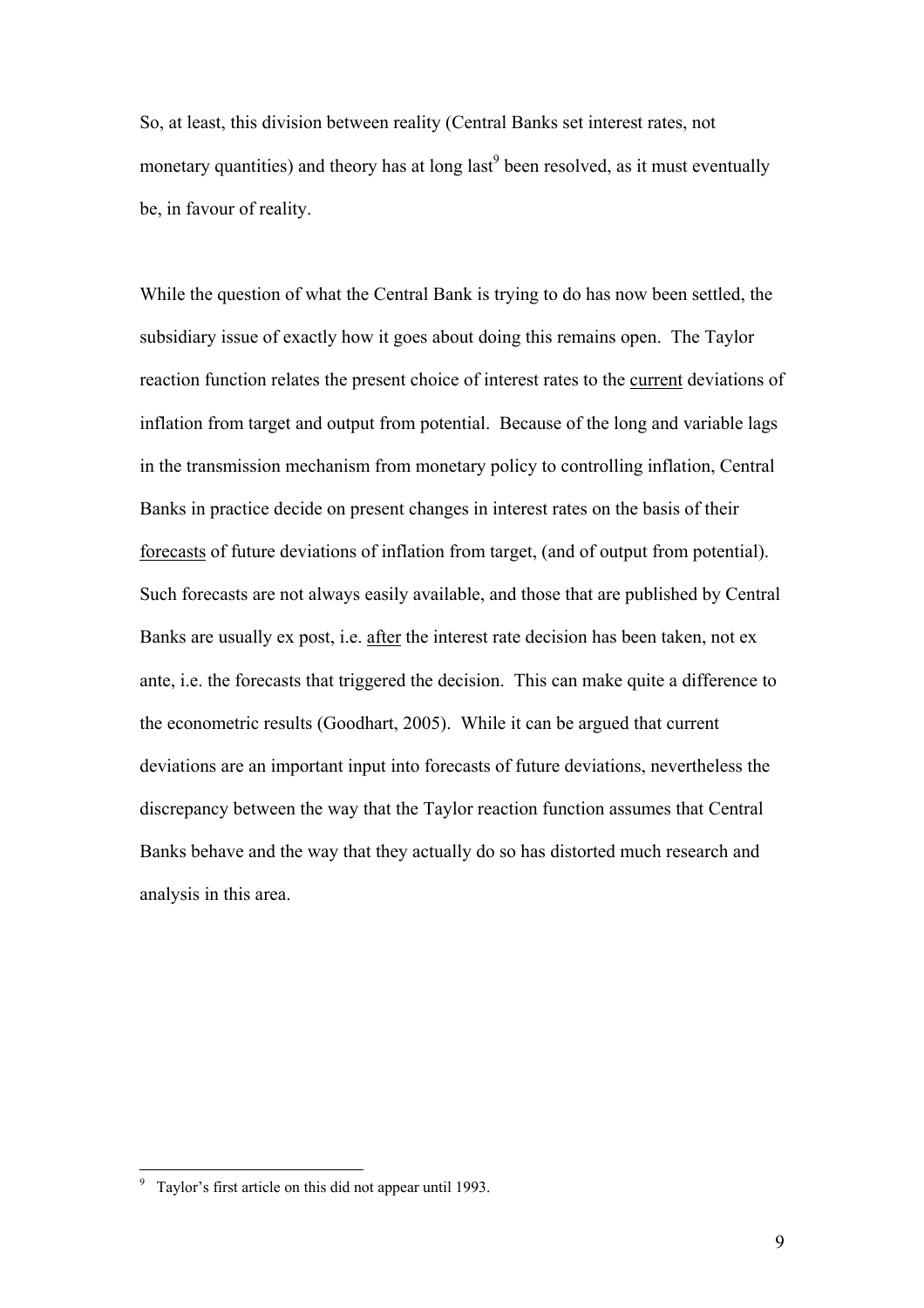#### C. The Base Multiplier

Analysis of the determination of the money stock is frequently undertaken via the base money multiplier, e.g. Friedman and Schwartz (1963).

$$
M = H \frac{(1 + C/D)}{(R/D + C/D)}
$$
 (8)

Whereas this is frequently misinterpreted as a behavioural equation, it is in fact a definitional identity, derived from the two identities,

$$
M = D + C \tag{9}
$$

(the money stock is defined as deposits plus currency in the hands of the public), and

$$
H = R + C \tag{10}
$$

(the high powered money stock is defined as the reserves of the banking system and currency outstanding; to get from (9) and (10) to (8) divide throughout by D and then divide  $(9)$  by  $(10)$ ).

Since equation (8) above is a definitional identity it gives no clues at all to the direction of causation. If, however, one should assume that the Central Bank operates by fixing the monetary base (H), then that, (plus variations in the two ratios, which may be influenced by policy (R/D), and by confidence in the banking system (C/D), and other economic factors, e.g. relative interest rates), determines M, the money stock. But, if, as we have now seen, it is agreed that the Central Bank sets a policy interest rate, then given the demand for money and credit, and the factors affecting the two ratios, the so-called multiplier simply determines the quantity of high-powered money (H) and bank reserves (R) that the Central Bank has to create in order to maintain its desired rate of interest. The base multiplier in reality works in reverse,

10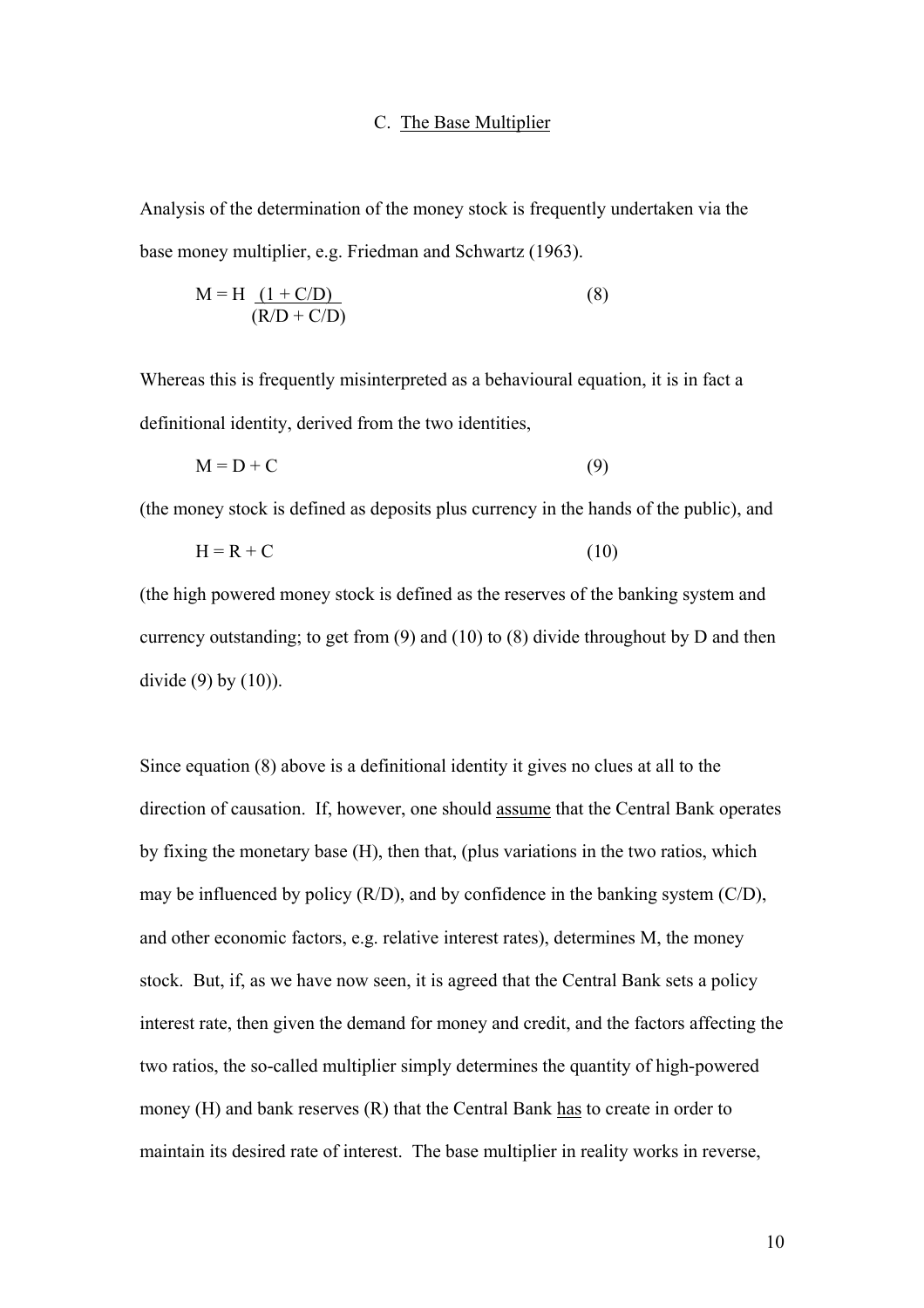determining H, not M. Economists, and others, often fail to appreciate this. It is not uncommon to find textbooks incorporating both a Taylor reaction function and a standard base multiplier, wherein the CB is supposed to control H in order to determine M! See, for example, Blanchard (2006), Dornbusch, Fischer and Startz (2001).

This misunderstanding has caused numerous policy errors. It leads people to believe that raising the reserve ratio, e.g. by calls for Special Deposits, will have a significant direct effect in reducing the money stock. In practice, in order to maintain the chosen interest rate, the Central Bank has to provide the extra reserves required, after the minimum reserve ratio has been raised, in order to maintain the given interest rate. It usually does so in effect by buying short-dated liquid assets from the banks. Since such reserves are required to be held, and generally offer a zero or lower interest rate, the net effect is to make banks both less liquid and less profitable. The latter may induce the banks to widen the spread between deposit and loan rates, which will tend to reduce money (and credit) expansion slightly, but also to shift bank portfolios towards riskier, but higher yielding, loans. Reserve requirements are, therefore, best seen as a tax on banks, slightly reducing their growth rate and making them both less liquid and less risk averse. In so far as taxes can be avoided by shifting location, they will be. $10$ 

Next, it is often stated that Central Banks have a choice whether to sterilise, or not, intervention in the foreign exchange market. In fact, so long as they seek to maintain

<span id="page-10-0"></span> $10$  There were many policy discussions about whether, and how, to impose reserve requirements on the euro-\$ international markets in the 1970s and 1980s. These were made more difficult since many of the participants misunderstood the base multiplier analysis.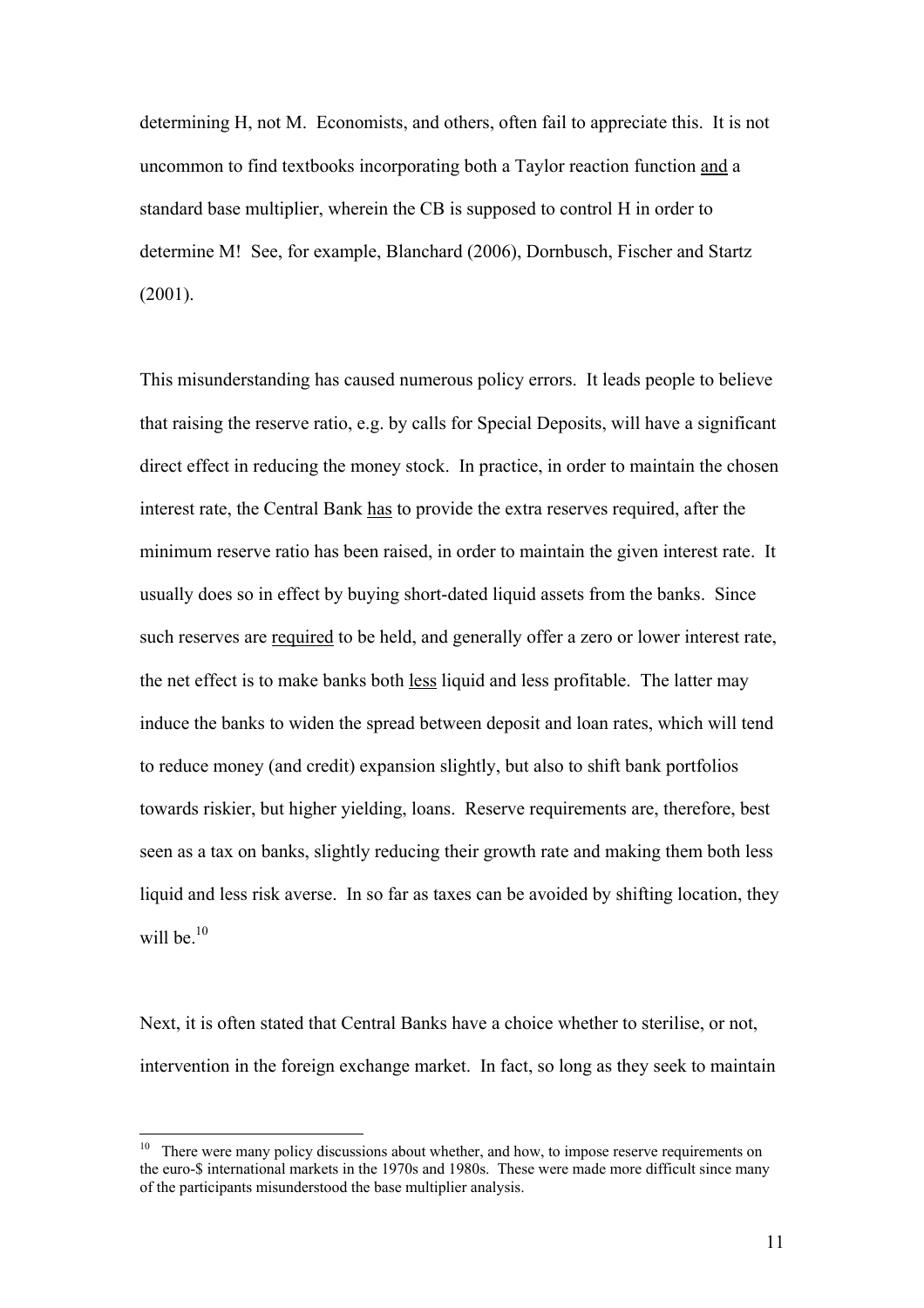some given policy-determined domestic interest rate (greater than zero), they have no such choice. Such intervention will automatically be sterilised.

The failure to appreciate this mechanism has also complicated discussion of monetary policy during the 2007 financial crisis. When banks wanted more cash, they were automatically given it by all Central Banks. Because of counterparty risk, and projections of future calls for extra bank funding, (to replace asset-backed commercial paper not being rolled-over), banks would not lend to each other in the three-month interbank market, so three month Libor rates rose relative to overnight rates. To reduce this latter rate, Central Banks either had to lower the short-term policy rate, or try to undertake an 'operation twist', in which they buy (lend on) 3 month paper and offset this by net sales (borrowing) overnight in order to keep overnight rates close to the policy rate. In the past such an operation twist has rarely been successful, but it may well have been worth attempting in the recent crisis, (what can one lose from it?).

## D. The Current Consensus Model

Besides the shift from assuming that the Central Bank sets the monetary base, to the realisation that it sets a policy interest rate, recent decades have seen two revolutions, the adoption of rational expectations and quest for optimising micro-foundations, both connected with the work of Lucas, (e.g. 1972, 1976). This has led the initial two equation model to morph into the current consensus three equation model, whose domination of analysis is stronger than ever. As is well-known, this takes the form:-

$$
y_t = E(y) + b_1(i_t - E(\pi)), b_1 < 0
$$
 (11)

12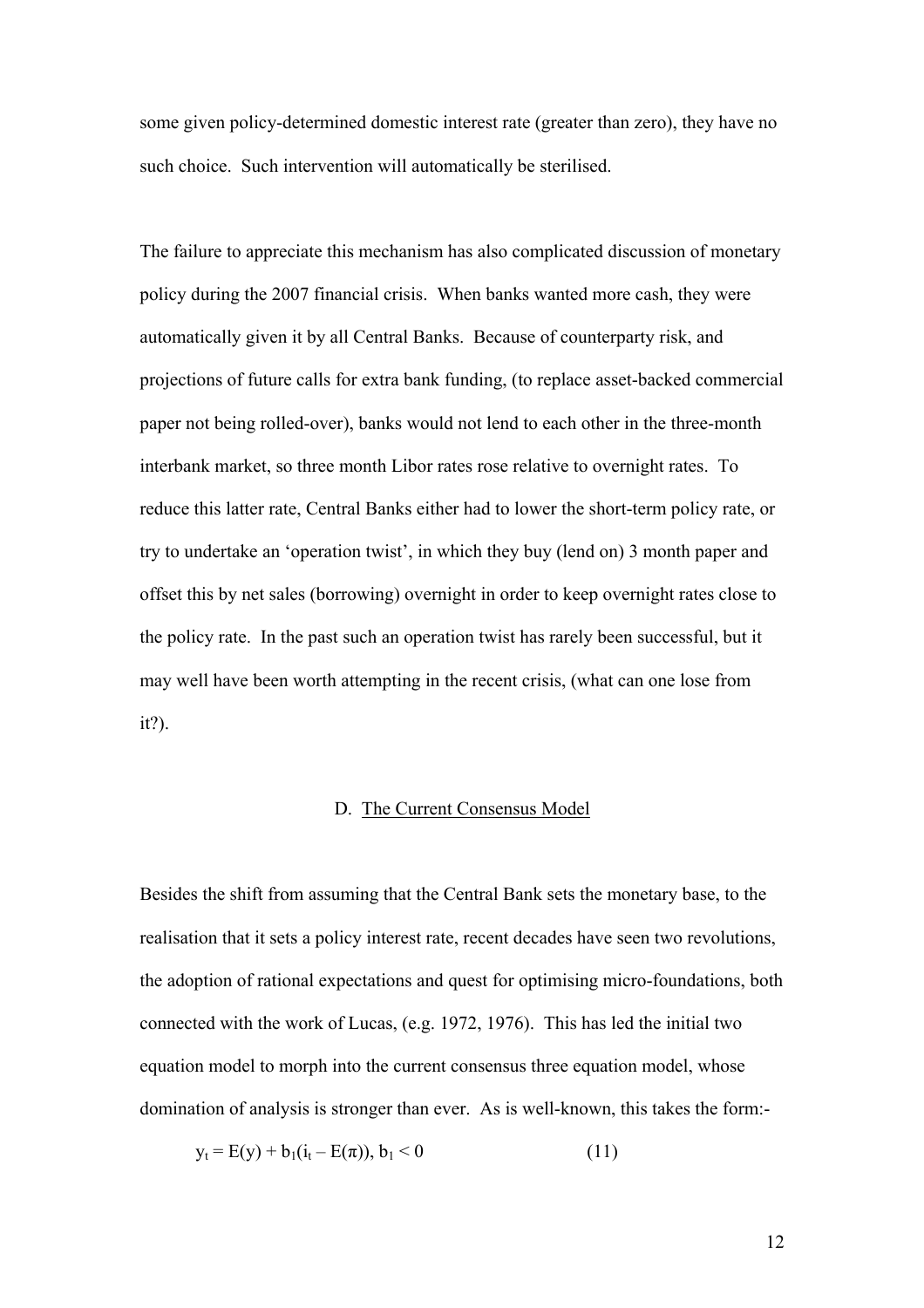$$
\pi_t = E(\pi) + b_2(y), b_2 > 0 \tag{12}
$$

$$
i_{t} = b_{3}(\pi - \pi^{*}) + b_{4}(y), b_{3} > 1, b_{4} > 0
$$
\n(13)

where E, the expectations operator, is some combination of backwards and forwards looking elements, y is the estimated output gap, and equation (13) is the Taylor reaction function.

Equations 11 (the old I/S curve) and 12 (the old Phillips curve) are, in turn, derived from an underlying optimising DSGE model, plus a (rather dodgy) assumption/estimate of temporary wage/price frictions/rigidities (e.g. Calvo pricing) (Calvo, 1983). Amongst the several problems/disadvantages of this current consensus is that, in order to make a rational expectations, micro-founded model mathematically and analytically tractable it has been necessary in general to impose some (absurdly) simplifying assumptions, notably the existence of representative agents, who never default. This latter (nonsensical) assumption goes under the jargon term as the transversality condition.

This makes all agents perfectly creditworthy. Over any horizon there is only one interest rate facing all agents, i.e. no risk premia. All transactions can be undertaken in capital markets; there is no role for banks. Since all IOUs are perfectly creditworthy, there is no need for money. There are no credit constraints, (everyone is angelic; there is no fraud; and this is supposed to be properly micro-founded!). Money is generally introduced into the model by auxiliary ad hoc frictions, e.g. cash in advance requirements or limited participation, both of which are totally internally inconsistent with a world without any default. Essentially, therefore, the consensus three equation model assumes a non-monetary, non-banking, system, so it is no

13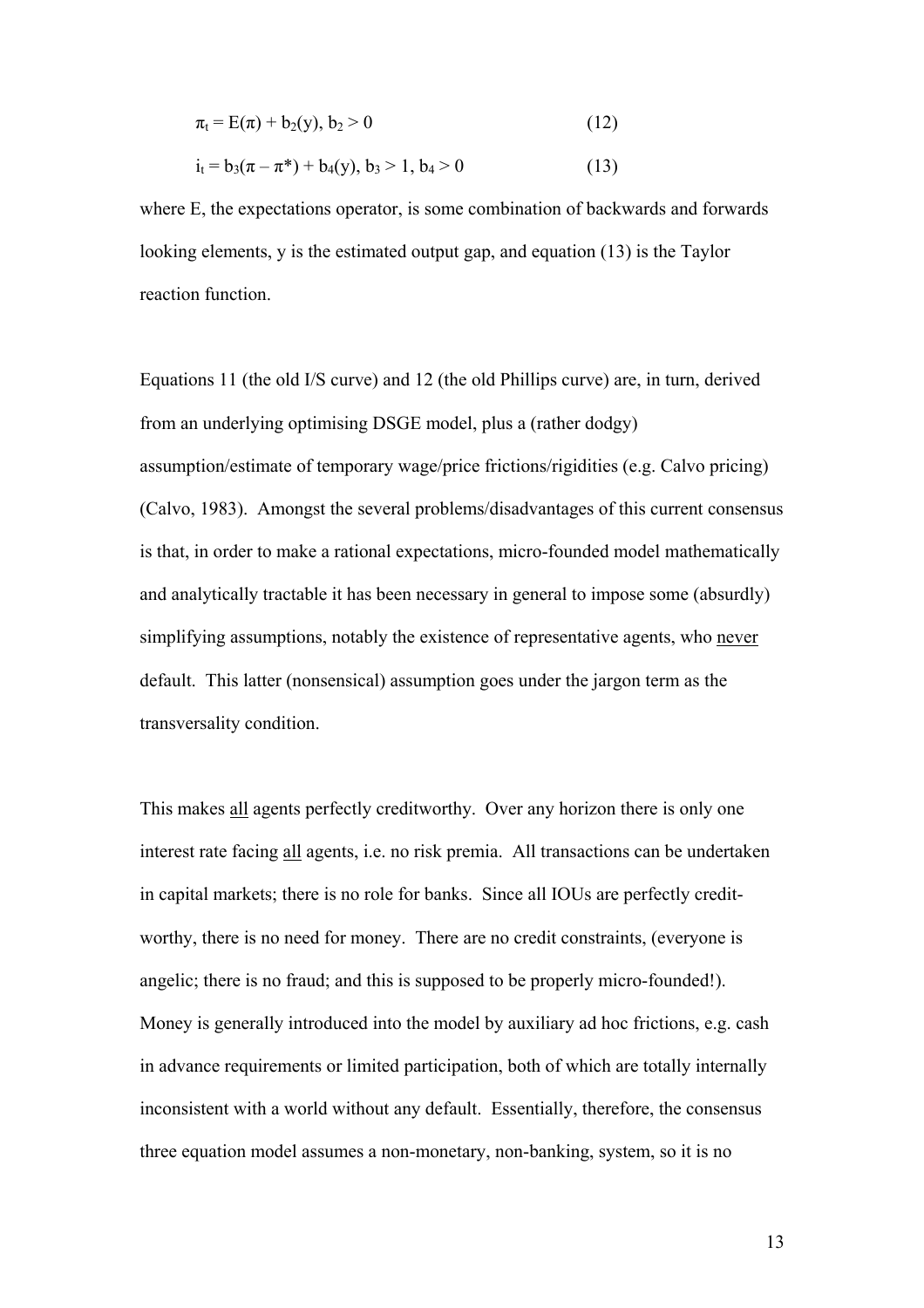surprise that most theoretical adherents of it tend to down-play attention to, or concern with, purely monetary variables, e.g. the monetary aggregates, (see for example Woodford, Svensson, (Woodford, 2003, 2007; Svensson, 2003, 2007)

Under normal circumstances risk premia remain, more or less, steady and defaults are low. In these (fair weather) circumstances, the main driving force affecting financial conditions is the change in the official policy rate, and expectations of future developments to inflation, the output gap and policy rates. In such usual circumstances the consensus model and its background DSGE representations will work well.

But every now and again, and 2007 has become an example, risk premia shift sharply, as do credit constraints. Defaults, and fear of future defaults, can rise sharply. DSGE, and the consensus, models have no capacity (at present) to incorporate such effects. A variety of, ad hoc, auxiliary data (on credit conditions) and subjective add-ons have to be bolted on to forecasting models.<sup>11</sup> The modellers' hope is that the monetary

<span id="page-13-0"></span><sup>&</sup>lt;sup>11</sup> I attach the opening section of my comments on Curdia and Woodford at the BIS 2008 Conference at Luzern.

<sup>&</sup>quot;Analyses and assessments of central bank activities have been unduly uni-dimensional in recent years, prior to 2007, focussing almost entirely on the role of their Monetary Policy Committees in setting interest rates, and virtually ignoring their other core purposes of maintaining financial stability and financial efficiency and some central banks have been similarly unidimensional. By more, or less, exactly the same token the basic New-Keynesian DSGE macro-model is unidimensional in that it abstracts entirely from the key financial risk, that is default risk. The transversality condition, which embodies this risk-free assumption, allows the model to be made much simpler and more tractable, in particular by having representative agents. But it is nevertheless unsatisfactory. It is unrealistic; it is essentially non-monetary and non-financial, with no role for financial intermediation; academically and theoretically it divides macro, with no proper role for default risk, from finance, where the relationship between return and risk and the probability of default are central.

How on earth did central banks get suckered into giving credence to a model which is so patently unsatisfactory.

I had hoped that a silver-lining to the financial turmoil of the last year would be that it would have demonstrated to the better macro-economists, and amongst these Michael is probably the best, of the fundamental error of their current approach. But so far I have been wrong. What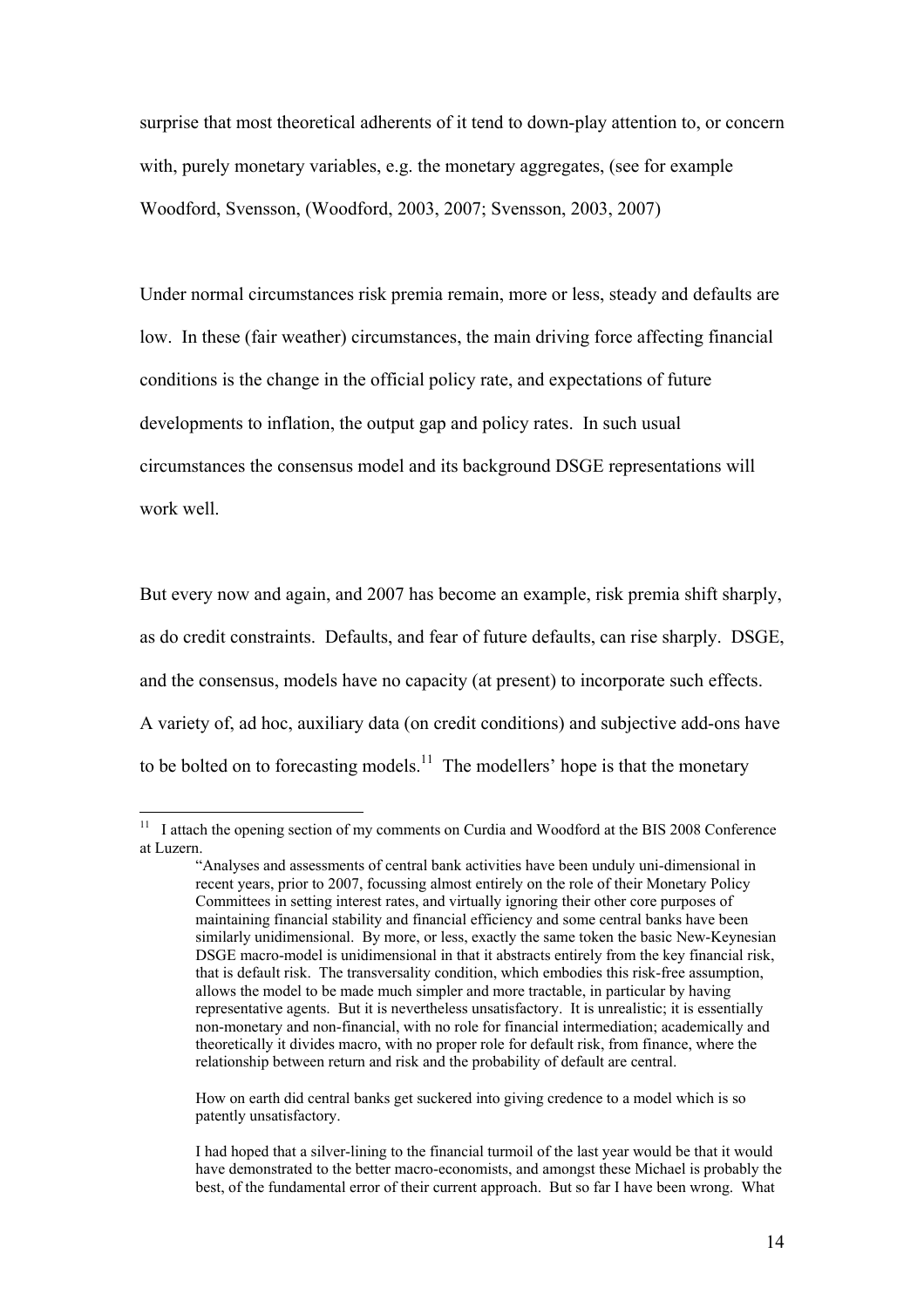authorities can restore calm (normal conditions) quickly enough to make the standard model usable again. But the truth is that such models can neither forecast financial disturbances, nor the scale of their effect while a crisis persists. This is hardly surprising since the models abstract from the possibility of any such crisis by definition.

A further implication of this is that the basic analytical paradigms of the macromonetary side of a Central Bank and of its financial stability wing are mutually inconsistent, and rarely interconnect. The former (macro-monetary side) uses a model

 Curdia and Woodford have done, building on the earlier Goodfriend and McCallum <sup>2007</sup> paper, is largely a botch job, to repair the outputs of the model without reworking the fundamental inputs. What they do, in effect, is to spatchcock a primarily exogenous and timevarying risk spread, a spread between rates offered to depositors and paid by borrowers, onto the model as before. Thus one has to adjust official policy rates, and expectations thereof, by taking account of the time-varying risk spread, and expectations thereof; but once that is done one largely, entirely in Goodfriend and McCallum, goes on as before.

I have to admit that for forecasting and descriptive purposes, it is a rather clever dodge. We all know that there are several features of the current credit crunch that are distinct and separate from measured spreads, for example denial of access to credit for sub-prime borrowers at any interest rate, tightening of credit conditions for those maintaining access to credit, etc., but these should be highly correlated with spreads, and thus for purely descriptive and forecasting purposes, the augmented model may well prove able to accommodate the events of 2007/8.

But this is because of the introduction of a 'deus ex machina', an exogeneously introduced time-varying interest rate spread. Where does this come from? Everybody knows that, in practice, this derives primarily from default risk; let me just cite Taylor and Williams, 'A Black Swan in the Money Market', NBER WP 13943, April 2008. Yet there is no mention of default in Goodfriend and McCallum, or at any rate in the early drafts of Curdia and Woodford. It is Hamlet without the Prince of Denmark. How can one sensibly discuss banking, or risk spreads, or money without treating default up front and centre?

There is, indeed, a debate whether the recent crisis was primarily driven by liquidity or default risk worries, but the two concepts are inextricably inter-twined. Concern with potential failure leads lenders to refuse to roll-over, and illiquidity can rapidly drive both individual banks and financial systems into solvency problems. The anticipation of potential defaults leads to contractions of credit, deleveraging, which latter does most of the damage, even without the necessity of formal default events. Neither Bear Stearns, nor Northern Rock, nor IKB formally defaulted, but the prospect that they, and others, might, (alongside sub-prime borrowers, various hedge funds and SIVs), exacerbated the recent turmoil."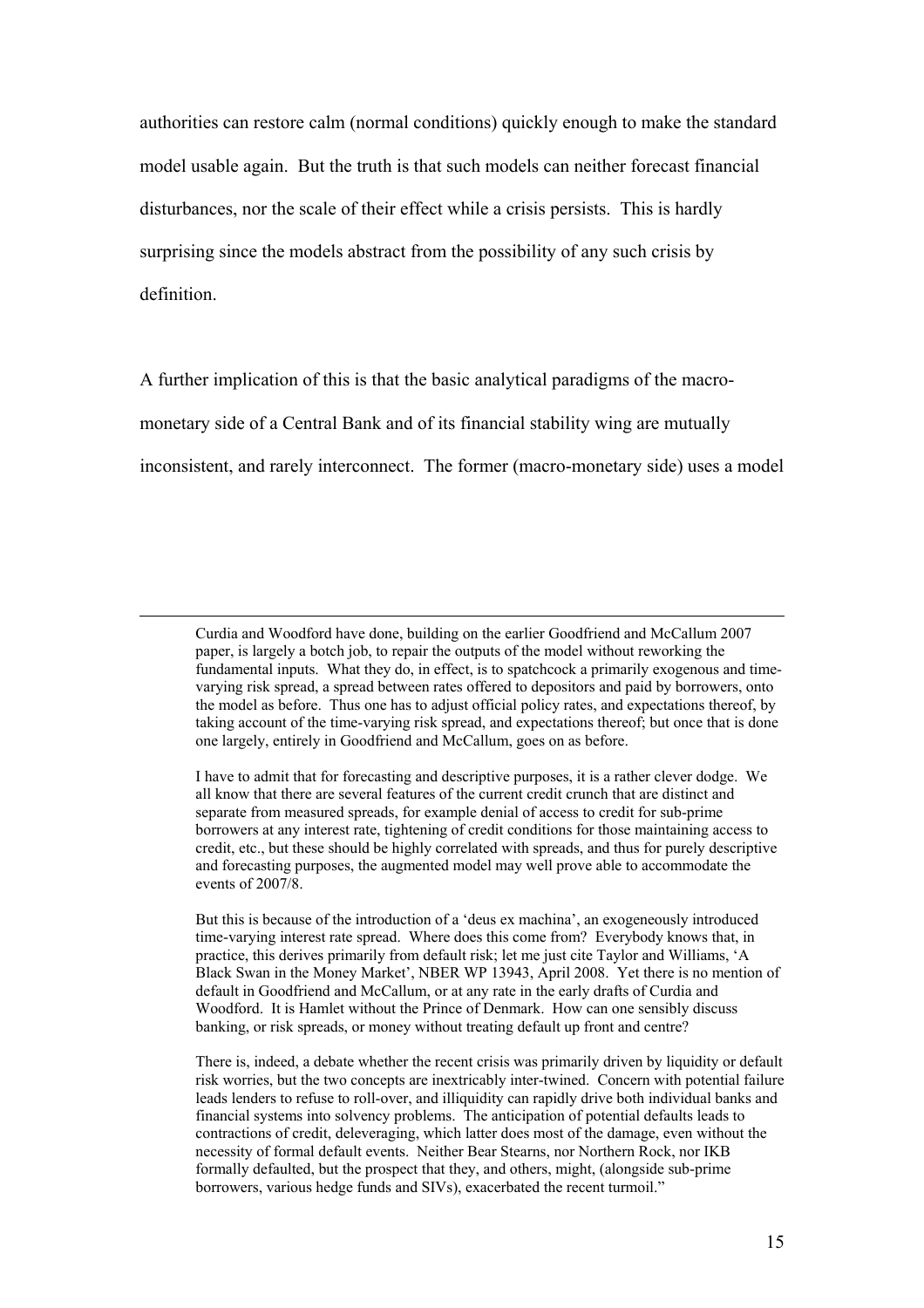that abstracts from default. The financial stability department cannot do so, but struggles to find a theoretical underpinning.<sup>12</sup>

Hy Minsky (e.g. 1982) gave a verbal description of financial processes, but this has been generally dismissed as insufficiently rigorous, non-mathematical and not based on rational expectations or micro-foundations. Martin Shubik (e.g. 1973, 1977, 1999) provided a much more rigorous and well-founded account of a monetary/banking system in which default plays a central role, but his work has also been largely bypassed, for reasons that elude me, by the mainstream. D. Tsomocos and I have been trying to build on Shubik's work to develop practical, yet rigorous, models of the interaction between risk aversion, default probabilities and the real economy, (e.g. 2004, 2005a and b, 2006a and b, 2007). There is a long way to go, but a good starting point would be a recognise the inherent lack of realism, and deficiency, of any model, such as the current consensus model which fails to have a central role for default.

### E. The Evolution of Money

Kiyotaki and Moore (2002) wittily and correctly coined the phrase 'Evil is the root of all money'. I described in the last Section how human failings in the shape of refusals, and/or inability, to honour promises to repay debts (i.e. defaults) was central to the need for, and shape of, our monetary system. Another key failing of our human society is the predilection of the strong to prey (often violently) on the weak. In order to prevent society falling into Hobbesian chaos, there is a need for government, (often

<span id="page-15-0"></span><sup>&</sup>lt;sup>12</sup> I have a soft-spot for the old 'real bills' doctrine. It was analytically flawed, but it did unify the macro-monetary and the financial stability objectives. The idea was that, if a Central Bank limited its discounts to commercial bills based on real trading activity, it would simultaneously stabilise both inflation and the banking/financial system.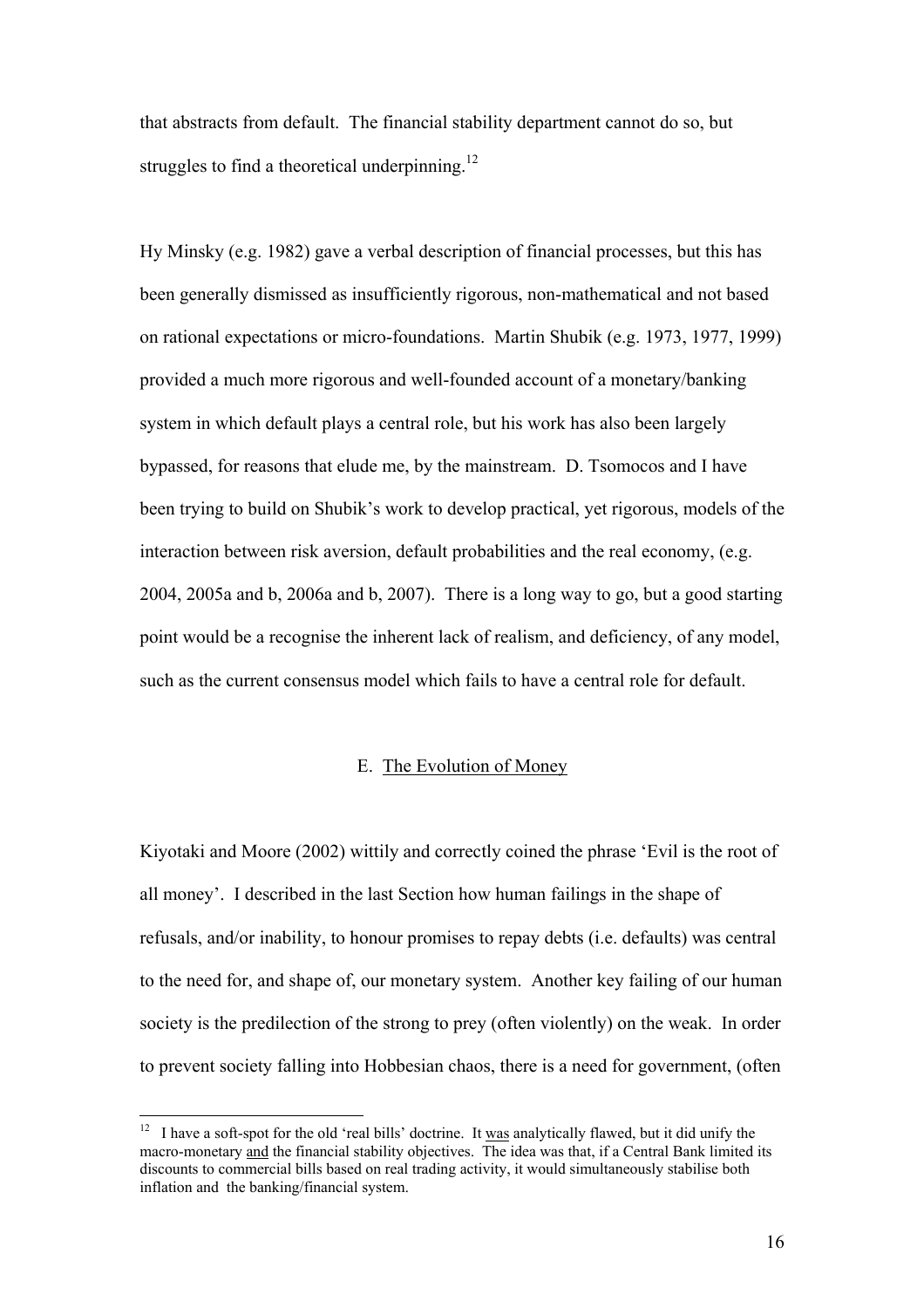in the guise of the strongest power, see Mancur Olson (2000); 'power grows out of the barrel of a gun').

Besides the pure rents that government can levy, they do have expenditures, on the army, police, justice system, etc. In some early governments, e.g. in early Egypt, these were financed in kind by transfers of labour services or goods (a set proportion of the harvest) to government. But this was highly inefficient. Payment in kind did not provide the government with the proportions of goods and (labour) services that it needed. A solution to this was for the government to issue claims on itself, (supported by, but not entirely dependent on, the intrinsic value of metallic coins in many cases), which it promised to accept in payment of taxes (in lieu of goods and services). Such promises were generally credible, (they were backed by the power of the state), so long as,

- (i) the purchasing power of money was not debauched by over-issue and devaluation; and
- (ii) the power of the state was not threatened.<sup>[13](#page-16-0)</sup>

 $\overline{a}$ 

Violence is endemic in human societies, and can lead to debilitating and persistent feuds that disrupt the social framework. 'An eye for an eye, and a tooth for a tooth' is a natural, but not a welfare enhancing, response. Another key factor leading to a monetary system is the need for a common tariff whereby the wrong done by X on Y can be settled and expurgated by the transfer of a predetermined number of units of some object from the transgressor (or his clan) to the victim. That object will evolve

<span id="page-16-0"></span><sup>&</sup>lt;sup>13</sup> If the state collapsed, the value of its outstanding money would fall back to its intrinsic value as a pure commodity, whether of gold or as art-work, as in defaulted government bonds.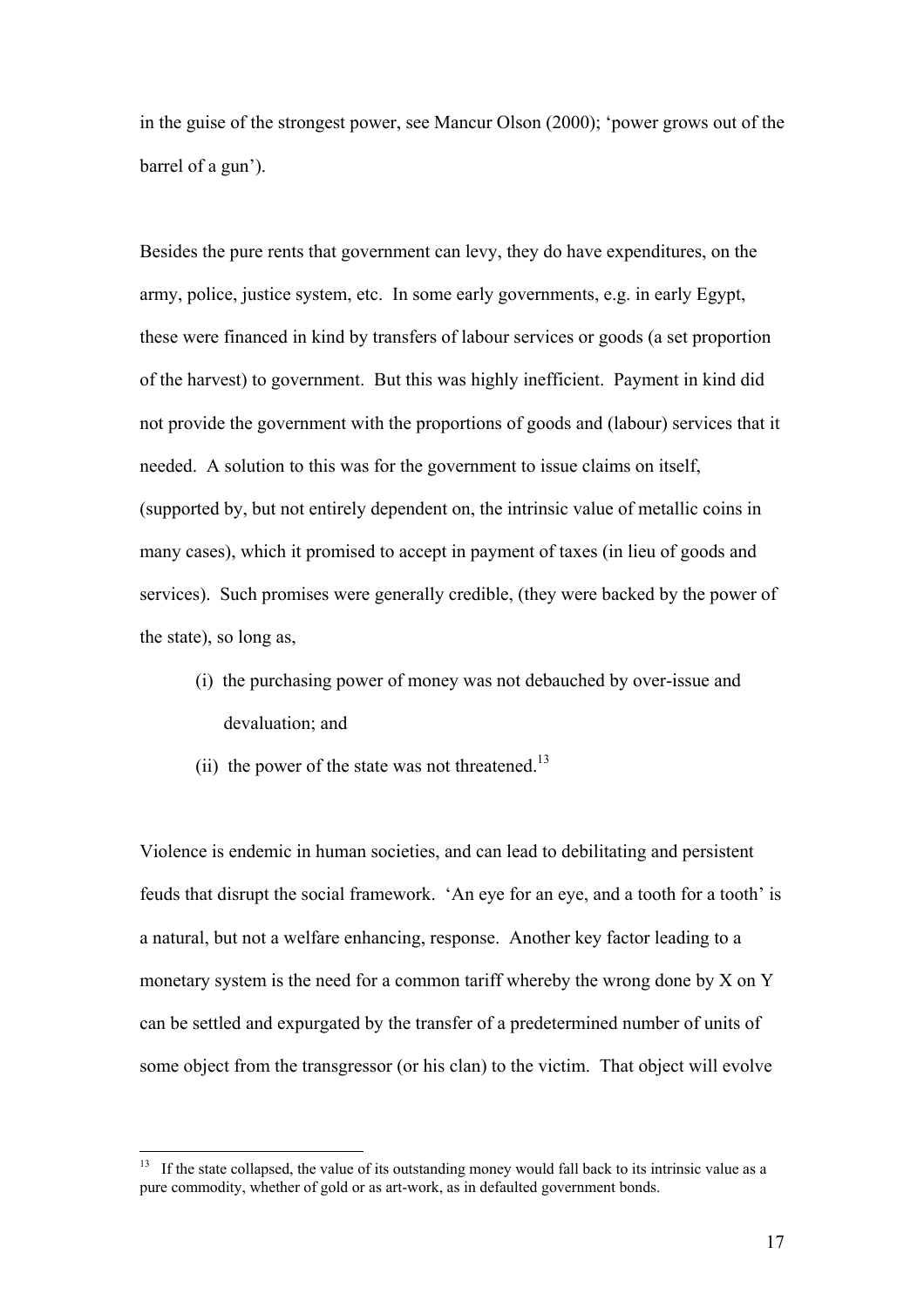into a monetary unit. Indeed many societal relationships, such as the bride price, involve transfers of monetary type objects.

Money was invented as a social, and governmental, phenomenon<sup>14</sup>, not as a means of reducing transactions costs in markets. The invention of money probably predated the development of formal markets; thus money facilitated the rise of markets, rather than vice versa. One piece of evidence of this is that many early money forms, notably cattle, (the word pecuniary derives from the later Latin word 'pecus'), are highly unsuitable for ordinary transactions, (being neither standardised, easily portable nor divisible). Even gold coins, the prototype of early metallic money, were so expensive relative to regular wages/goods prices that they would very rarely be usable in day-today transactions.

Our knowledge of the monetary systems in primitive and early societies is necessarily somewhat sketchy. Nevertheless I believe that the consensus among historians and anthropologists is that money developed as a social (and governmental) artefact, rather than as a mechanism for reducing transactions costs in private-sector markets. But such a viewpoint is somewhat woolly and socio-logical, and has not, in the past<sup>15</sup>, lent itself to mathematical modelling. So, economists have tended to ignore historical reality, to establish formal mathematical models of how private agents (with no government), transacting amongst themselves, might jointly adopt an equilibrium in which they all settle on a common monetary instrument.

<span id="page-17-0"></span><sup>&</sup>lt;sup>14</sup> Though money did reduce the transactions costs of government.

<span id="page-17-1"></span><sup>&</sup>lt;sup>15</sup> There is an excellent paper by Dror Goldberg of Texas A&M on 'The Tax-Foundation Theory of Fiat Money', which uses a dynamic mathematical model. Perhaps once economists see that the realistic approach can be rigorously expressed in abstract theory, they will become more willing to accept its historical validity.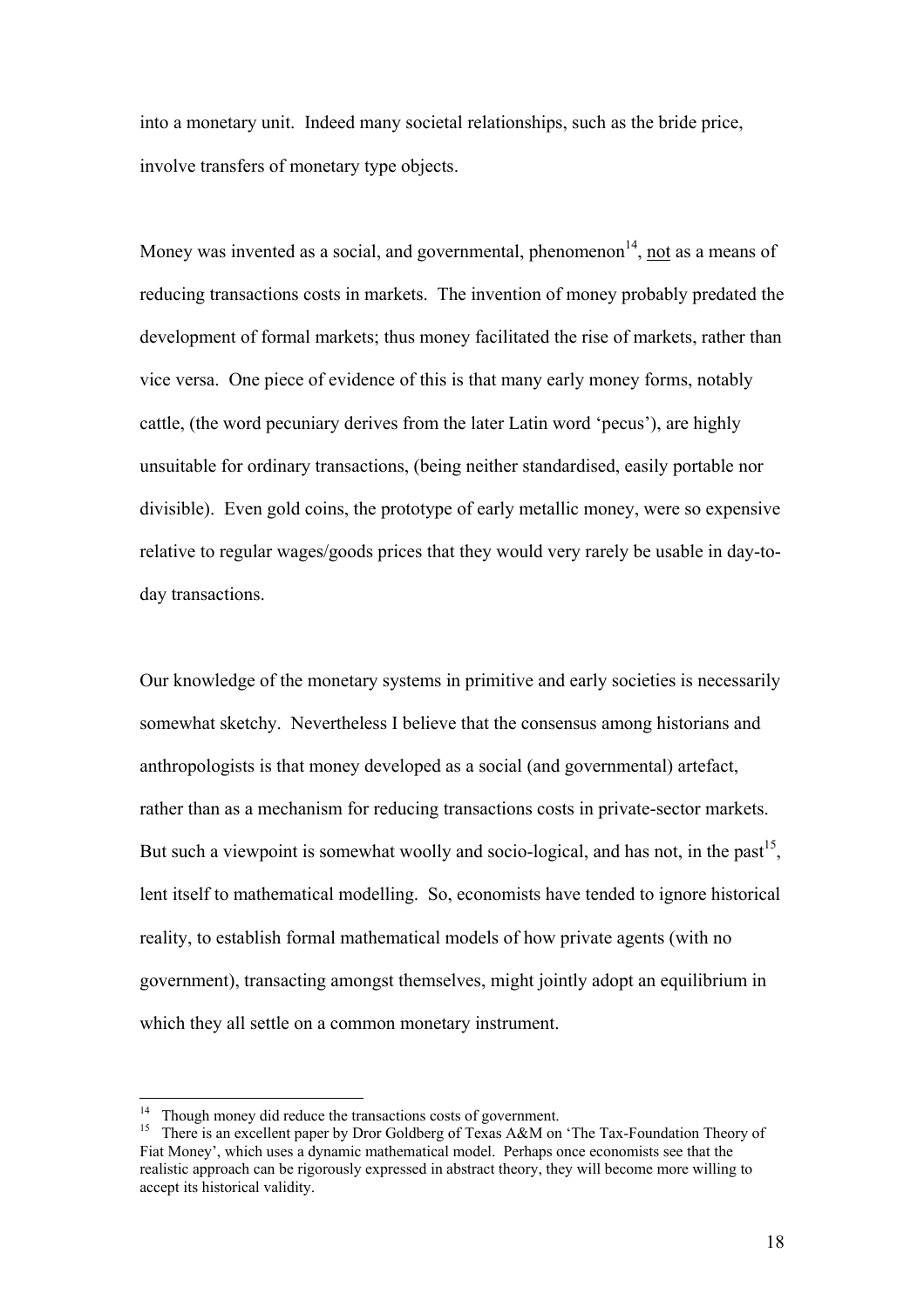Does such a misconception matter? I have argued that it does, particularly in the case of the euro-zone, in my paper on 'The Two Concepts of Money' (2003). The concept, originally developed by Menger (1892), that money emerged as a private-sector initiative (to cut transactions costs), implied that you could change the monetary regime within the EU without worrying much about the need for associated adjustments to the fiscal regime. On the other hand, if money is a social artefact, then a key feature of any monetary regime change must be to design the appropriate accompanying fiscal measures.

Let me take a current concern. The adoption of a single currency is being accompanied, as intended, by the emergence of pan-European banks. That has led to proposals for a common pan-European system of banking supervision and of crisis management and resolution for such banks, in order to handle cross-border coordination problems. Crisis resolution is, however, potentially very expensive. There is no current fiscal mechanism to provide funds for crisis management at the federal level; that can only be done at national level. So long as the fiscal funding remains the responsibility of the constituent nation states, it is difficult to see how banking (financial) supervision and crisis management could be moved to a federal pan-European level.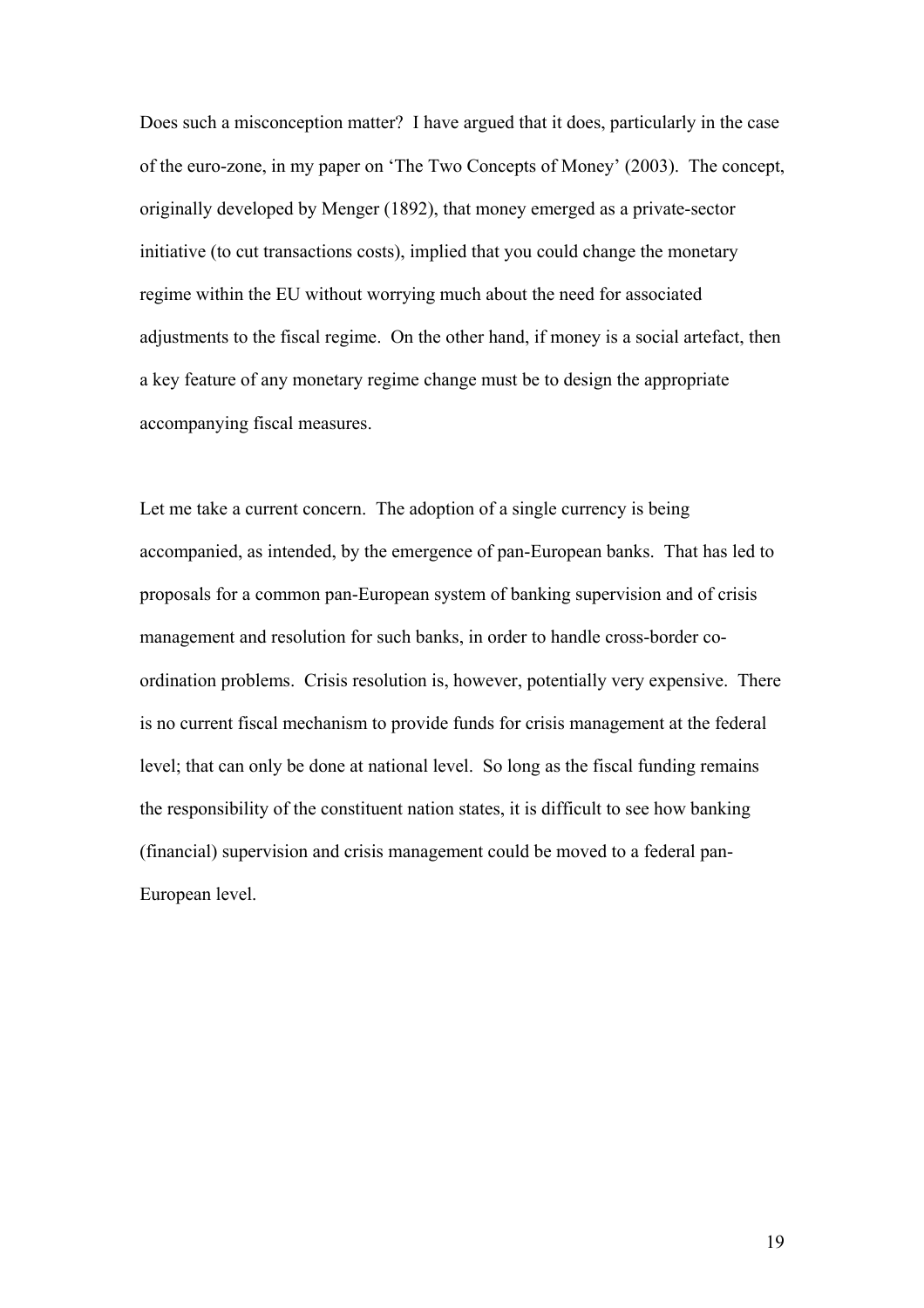### F. Conclusions

John Hicks (1969), at least in his later years, argued that monetary economics needed to be firmly grounded on a knowledge of historical and institutional fact. Yet in recent decades the suggestion that Prof. X took an institutional approach to monetary analysis was sufficient to cast his/her reputation into outer darkness. Only small groups of mainly heterodox (and of various hues of post-Keynesian views) economists have bothered much to relate theory to reality. Why this has been so, I do not know. That it has been so, as I have sought to document, is not a good advertisement for this sub-sector of our profession.

In particular, Lionel Robbins argued that the applicability of a theory "to a given situation depends upon the extent to which its concepts actually reflect the forces operating in that situation". I have argued, above, that the current dominant consensus money/macro model, the standard DSGE model, abstracts from, (or 'excludes' as Brian Loasby, (2008), would put it), any possibility of failure, or default, and thereby largely eliminates any rationale for banks, financial intermediaries, or even money. That this is strictly insufficient and inappropriate has been all too clearly illustrated by the events of 2007/8.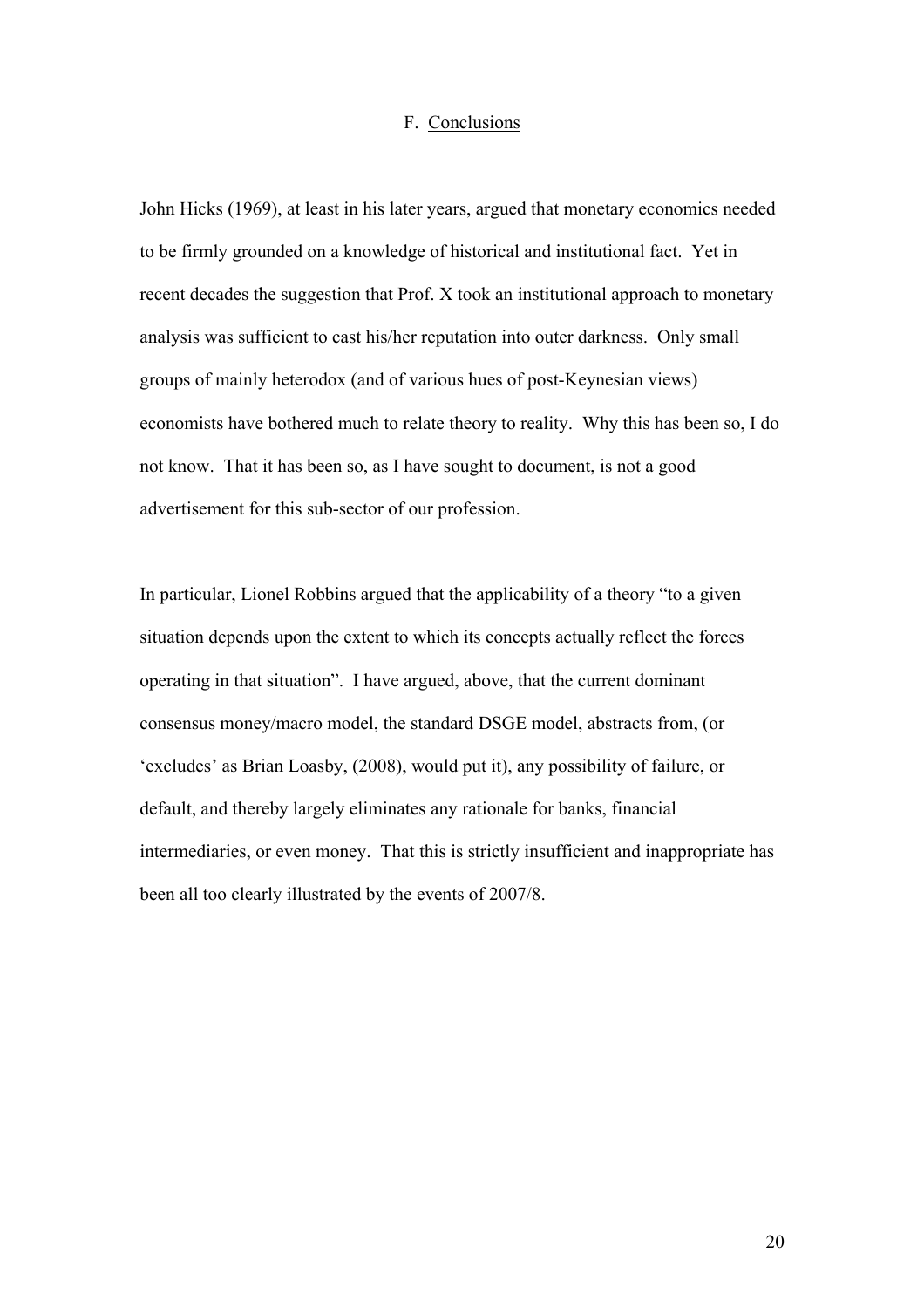# **Bibliography**

Aspachs, O., Goodhart, C.A.E., Tsomocos, D.P. and L. Zicchino (2007), 'Towards a Measure of Financial Fragility', Annals of Finance, 3, (1), 37-74, (January).

Begg, D. K. H., S. Fischer and R. Dornbusch (2005) Economics (Maidenhead: McGraw-Hill Education).

Blanchard, O. (2006) Macroeconomics (Great Britain: Pearson/Prentice Hall).

Calvo, G., (1983), 'Staggered Prices in a Utility-Maximizing Framework' Journal of Monetary Economics, 12(3), pp. 383-98.

Dornbusch, R., S. Fischer and R. Startz (2001) Macroeconomics (London: McGraw-Hill).

Friedman, M. and A. Schwartz (1963) A monetary history of the United States, 1867- 1960 (Princeton: Princeton University Press).

Goodhart, C.A.E. (2003), 'The two concepts of money: Implications for the analysis of optimal currency areas', in S.A. Bell and E.J. Nell (eds), The State, the Market and the Euro, (Cheltenham, UK: Edward Elgar).

Goodhart, C.A.E., Sunirand, P. and D.P. Tsomocos (2004), 'A Model to Analyse Financial Fragility: Applications', Journal of Financial Stability, 1, 1-30.

Goodhart, C.A.E., Sunirand, P. and D.P. Tsomocos (2005), 'A Risk Assessment Model for Banks', Annals of Finance, 1, 197-224.

Goodhart, C.A.E., Sunirand, P. and D.P. Tsomocos (2006a), 'A Model to Analyse Financial Fragility', Economic Theory, 27, 107-142.

Goodhart, C.A.E., Sunirand, P. and D.P. Tsomocos (2006b), 'A Time Series Analysis of Financial Fragility in the UK Banking System', Annals of Finance, 2, 1-21.

Goodhart, C.A.E. and L. Zicchino (2005), 'A Model to Analyse Financial Fragility', Bank of England Financial Stability Review, June, pp 106-115.

Goldberg, D. (2007), 'The Tax-Foundation Theory of Fiat Money', Work in progress, Department of Economics, Texas A&M University.

Hicks, Sir J. R. (1969) A theory of economic history (Oxford: Clarendon Press).

Kiyotaki, N. and J. Moore (2002) 'Evil Is the Root of All Money' American Economic Review 92, pp. 62-66.

Lipsey, R. G. and K. A. Chrystal (2007) Economics (Oxford: Oxford University Press).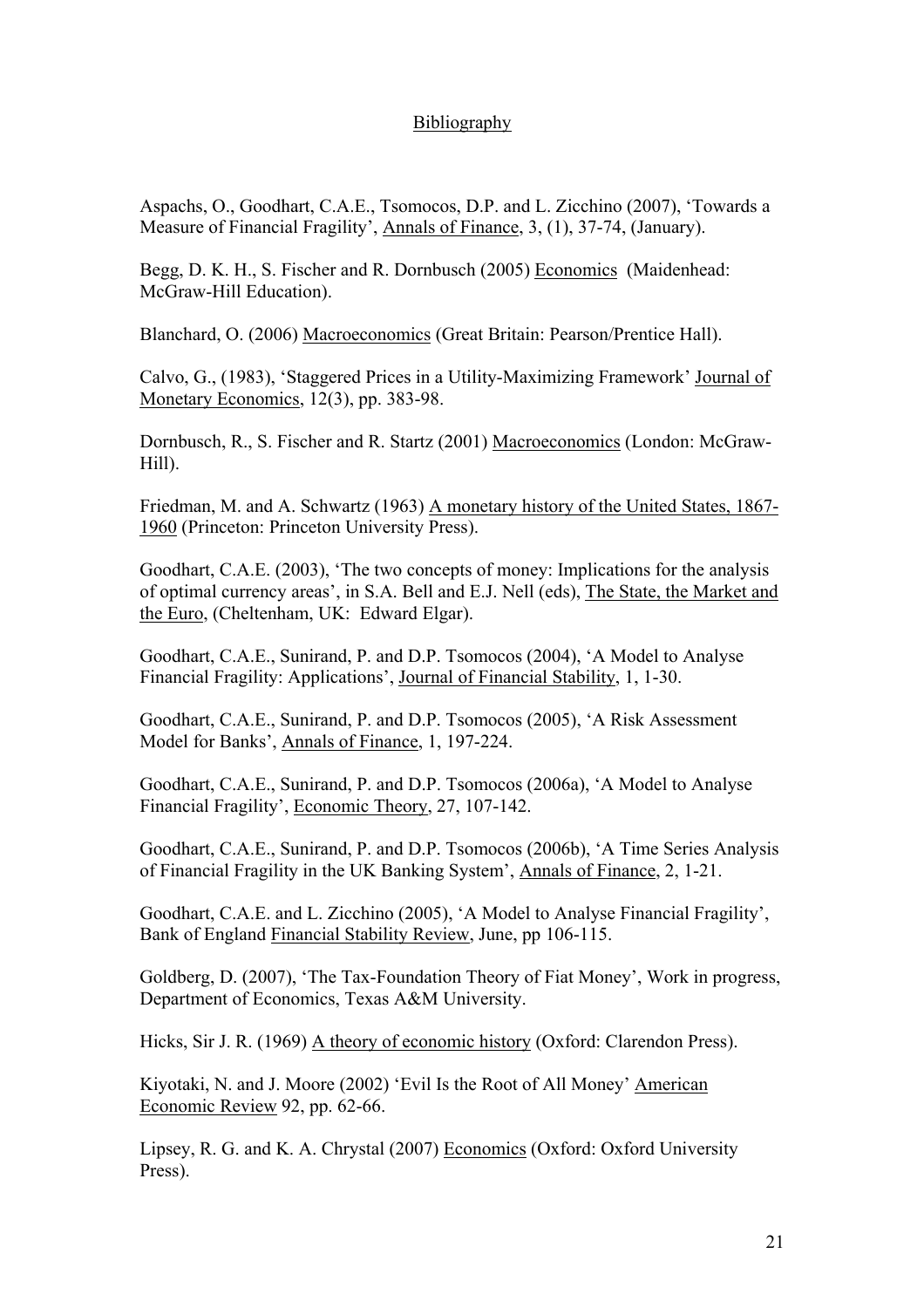Loasby, B.J., (2008), 'Imagination, Illusion and Delusion', paper in preparation, Department of Economics, University of Stirling, Scotland, March.

Lucas, R.E. Jr. (1972) 'Expectations and the Neutrality of Money' Journal of Economic Theory 4, pp. 103-124

Lucas, R. E., Jr. (1976) 'Econometric Policy Evaluation: A Critique' Journal of Monetary Economics Supplementary Series, 1(2), pp. 19–46.

Menger, C. (1892) 'On the Origin of Money' Translated by C. A. Foley Economic Journal 2 pp. 238–55

Minsky, H. (1982) 'The Financial-Instability Hypothesis: Capitalist processes and the behaviour of the economy', in Kindleberger and Laffargue editors, Financial crises: theory, history, and policy (Cambridge University Press).

Olson, M. (2000) Power and prosperity: Outgrowing communist and capitalist dictatorships New York: Basic Books.

Poole, W. (1970) 'Optimal Choice of Monetary Policy Instruments in a Simple Stochastic Macro Model' Quarterly Journal of Economics 84, pp. 197-216.

Robbins, Lord Lionel (1984), An Essay on the Nature and Significance of Economic Science, (New York University Press).

Sargent, T. J. and N. Wallace (1975) ' "Rational" Expectations, the Optimal Monetary Instrument, and the Optimal Money Supply Rule' Journal of Political Economy 83, pp. 241-254.

Shubik, M. (1973), 'Commodity money, oligopoly, credit and bankruptcy in a general equilibrium model', Western Economic Journal, 11: 24-38.

Shubik, M. (1999), The Theory of Money and Financial Institutions, (Cambridge, Mass: MIT Press).

Shubik, M. and C. Wilson (1977), 'The optimal bankruptcy rule in a trading economy using fiat money', Journal of Economics 37: 337-54.

Svensson, L.E.O. (2003), 'Comment: The Future of Monetary Aggregates in Monetary Policy Analysis', Journal of Monetary Economics, 50: 1061-70.

Svensson, L.E.O. (2008), Presentation at the Bundesbank  $50<sup>th</sup>$  Anniversary Conference, Frankfurt, September 21, 2007, (forthcoming in Conference proceedings, 2008).

Taylor, J. B. (1993) 'Discretion versus Policy Rules in Practice' Carnegie-Rochester Conference Series on Public Policy 39, pp. 195-214.

Woodford, M. (2003) Interest and prices (Princeton and Oxford: Princeton University Press).